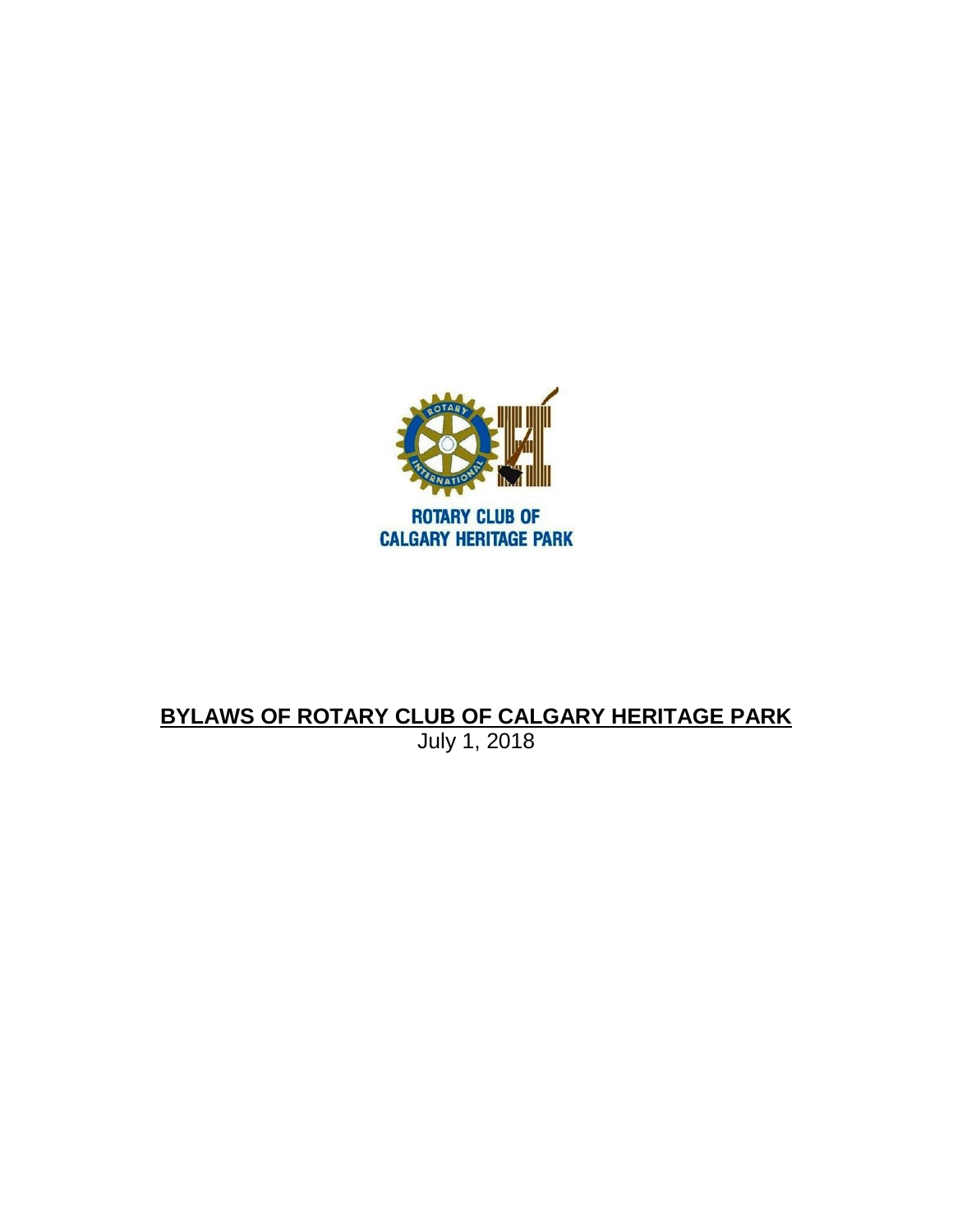# **TABLE OF CONTENTS**

# **PROVISION** PAGE

|                             | Article 1: Interpretation                                                                                         | 6                                    |
|-----------------------------|-------------------------------------------------------------------------------------------------------------------|--------------------------------------|
|                             | Section 1 - Definitions.                                                                                          | 6                                    |
| <b>Section 2</b> - Rules.   |                                                                                                                   | $\,6$                                |
| (a) Gender.                 |                                                                                                                   | $\,6$                                |
| (b) Number.                 |                                                                                                                   | 6                                    |
| (c) Headings.               |                                                                                                                   | $\,6$                                |
| <b>Article 2:</b>           | <b>Name</b>                                                                                                       | $\boldsymbol{7}$                     |
|                             | Article 3: Purposes; Service Projects                                                                             | $\overline{7}$                       |
| Section 1 - Purposes.       |                                                                                                                   | $\overline{7}$                       |
|                             | <b>Section 2</b> - Development of Service Projects.                                                               | $\overline{7}$                       |
|                             | <b>Article 4: Locality of Club</b>                                                                                | $\overline{7}$                       |
|                             | Article 5: Object; Members Accept and Are Bound                                                                   | $\boldsymbol{7}$                     |
|                             | Section 1 - Statement of Object.                                                                                  | $\overline{7}$                       |
|                             | Section 2 - Member Acceptance of Object and Compliance with Bylaws.                                               | $\overline{7}$                       |
|                             | <b>Article 6: Five Avenues of Service</b>                                                                         | $\overline{7}$                       |
| Article 7: Meetings         |                                                                                                                   | 8                                    |
|                             | Section 1 - Regular Meetings of the Members.                                                                      | $\bf 8$                              |
|                             | (a) Day and Time.                                                                                                 | $\, 8$                               |
|                             | (b) Change of Meeting.                                                                                            | $\,$ 8 $\,$                          |
| (c) Cancellation.           |                                                                                                                   | 8                                    |
|                             | (d) Notice of Change or Cancellation.                                                                             | $\bf8$                               |
|                             | Section 2 - Annual Meeting.                                                                                       | 8                                    |
|                             | <b>Section 3</b> - Club Assemblies.                                                                               | 8                                    |
|                             | <b>Section 4</b> - Presence of Members for Voting.                                                                | $\boldsymbol{9}$                     |
|                             | <b>Section 5</b> - Notices to Members; Aggregate Expenditure Not Exceeding \$1000.<br>Section 6 - Board Meetings. | $\boldsymbol{9}$<br>$\boldsymbol{9}$ |
| <b>Section 7</b> - Quorums. |                                                                                                                   | $\boldsymbol{9}$                     |
|                             | (a) Meetings of Members.                                                                                          | $\boldsymbol{9}$                     |
|                             | (b) Board Meetings.                                                                                               | $\boldsymbol{9}$                     |
|                             | <b>Section 8</b> - Minutes of Meetings.                                                                           | $\boldsymbol{9}$                     |
| <b>Section 9</b> - Voting.  |                                                                                                                   | 10                                   |
|                             | Section 10 - Resolutions Requiring Board Approval Before Members Consider.                                        | 10                                   |
|                             | Article 8: Membership, and Member Training                                                                        | 10                                   |
|                             | <b>Section 1</b> - General Qualifications.                                                                        | 10                                   |
| Section 2 - Kinds.          |                                                                                                                   | 10                                   |
|                             | <b>Section 3</b> - Active Membership.                                                                             | 10                                   |
|                             | Section 4 - Dual Membership.                                                                                      | 10                                   |
|                             | Section 5 - Honourary Membership.                                                                                 | 10                                   |
|                             | (a) Eligibility for, and Termination of, Honourary Membership.                                                    | 10                                   |
|                             | (b) Rights and Privileges.                                                                                        | 10                                   |
|                             | Section 6 - Holders of Public Office.                                                                             | 10                                   |
|                             | <b>Section 7</b> $-$ RI Employment.                                                                               | 11                                   |
|                             | Section 8 - Training Plan.                                                                                        | 11                                   |
| <b>Article 9:</b>           | <b>Classifications</b>                                                                                            | 11                                   |
|                             | <b>Section 1</b> - General Provisions.                                                                            | 11                                   |
|                             | (a) Principal Activity.                                                                                           | 11<br>11                             |
|                             | (b) Correction or Adjustment.<br><b>Section 2</b> - Limitations.                                                  | 11                                   |
|                             |                                                                                                                   |                                      |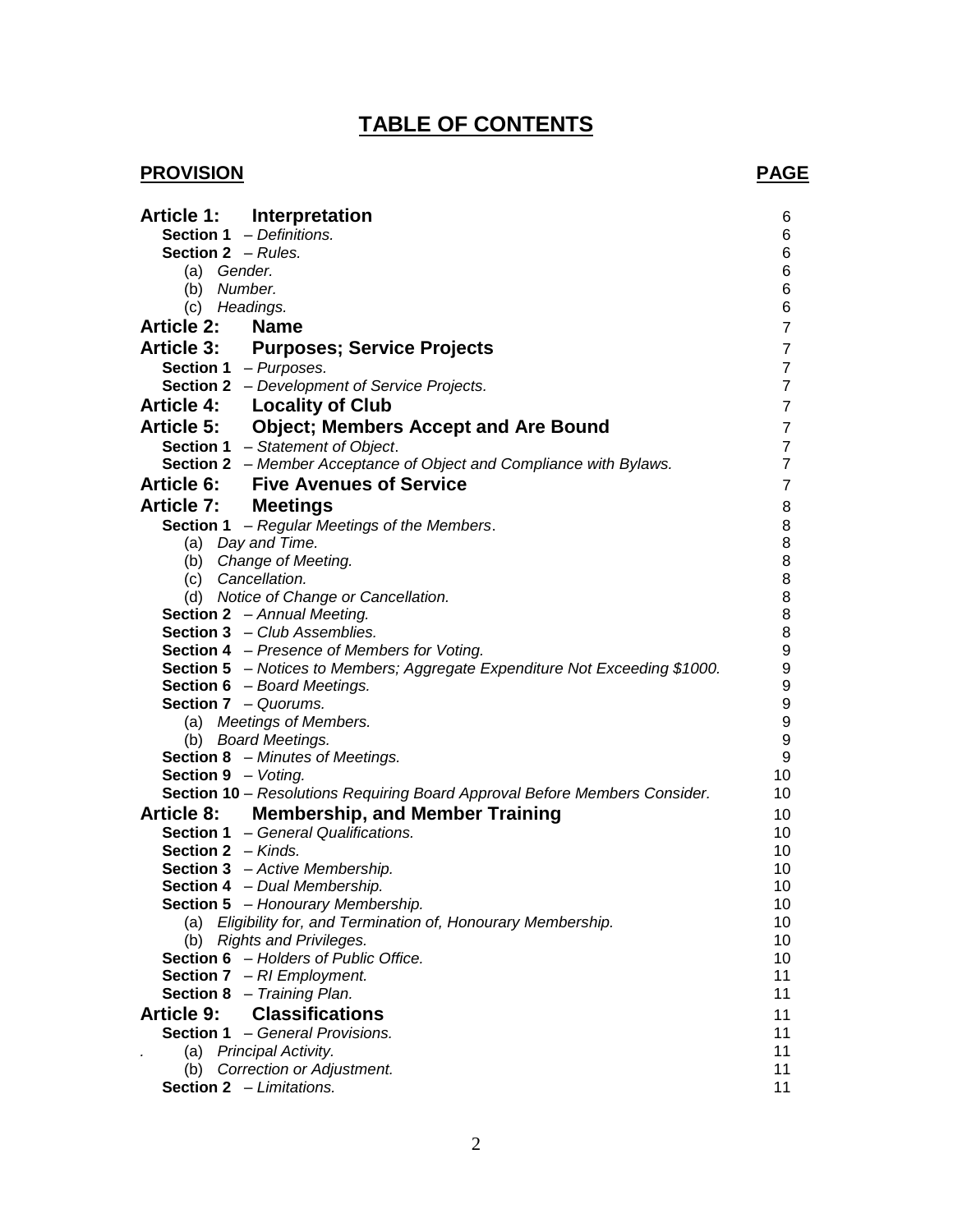| Article 10: Attendance                                           | 11 |
|------------------------------------------------------------------|----|
| <b>Section 1</b> - Attendance Thresholds.                        | 11 |
| (a) Club or Make-up Requirement Each Half Year.                  | 11 |
| (b) Club Requirement Each Half Year.                             | 11 |
| <b>Section 2</b> - Maximum Consecutive Absences.                 | 12 |
| <b>Section 3</b> - General Provisions Regarding Participation.   | 12 |
| (a) 14 Days Before or After the Meeting.                         | 12 |
| (b) At the Time of the Meeting.                                  | 12 |
| <b>Section 4</b> - Notice of Make-up.                            | 13 |
| Section 5 - Extended Absence on Out-posted Assignment.           | 13 |
| <b>Section 6</b> - Excused Absences.                             | 13 |
| (a) Board Approves.                                              | 13 |
| (b) 85 Year Rule.                                                | 13 |
| Section 7 - RI Officers' Absences.                               | 13 |
| Section 8 - Attendance Records.                                  | 13 |
| Article 11: Board, Officers and Committee Chairs; Committees     | 13 |
| <b>Section 1</b> - Board is Governing Body.                      | 13 |
| Section 2 - Authority.                                           | 13 |
| <b>Section 3</b> - Board Action Final.                           | 13 |
| <b>Section 4</b> - Officers and Committee Chairs.                | 14 |
| (a) Identification; Terms Except Where Otherwise Provided.       | 14 |
| (b) President.                                                   | 14 |
| (c) Secretary and Treasurer.                                     | 14 |
| (b) Qualifications.                                              | 14 |
| <b>Section 5</b> - Committees.                                   | 14 |
| <b>Section 6</b> - Committees' Roles, Maintenance and Reporting. | 15 |
| <b>Section 7</b> – President a Member.                           | 15 |
| <b>Section 8</b> - Role of Chair.                                | 15 |
| Article 12: Election of Officers and Committee Chairs            | 15 |
| <b>Section 1</b> - Nominating Committee Formation.               | 15 |
| <b>Section 2</b> - Process.                                      | 15 |
| Section 3 - Commencement of Terms.                               | 15 |
| <b>Section 4</b> – Vacancies.                                    | 16 |
| <b>Section 5</b> – Consent to Serve.                             | 16 |
| <b>Section 6</b> - Removal of Officer or Director.               | 16 |
| <b>Article 13: Duties of Officers</b>                            | 16 |
| <b>Section 1</b> - President.                                    | 16 |
| <b>Section 2</b> - President-elect.                              | 16 |
| Section 3 - Vice-president.                                      | 16 |
| <b>Section 4</b> - Secretary.                                    | 17 |
| (a) Attend and Handle Minutes.                                   | 17 |
| (b) Records and Reports.                                         | 17 |
| (c) Seal and Correspondence.                                     | 17 |
| Section 5 - Treasurer.                                           | 17 |
| (a) Funds, Accounting, and Books of Account.                     | 17 |
| (b) Present Accounts.                                            | 17 |
| <b>Section 6</b> - Sergeant-at-arms.                             | 17 |
| Article 14: Admission Fee and Dues                               | 17 |
| <b>Section 1</b> - Basis.                                        | 17 |
| Section 2 - Payment.                                             | 18 |
| <b>Section 3</b> $-$ <i>Pro-rationing.</i>                       | 18 |
| Section 4 - Handling.                                            | 18 |
| <b>Article 15: Duration of Membership</b>                        |    |
|                                                                  | 18 |
| Section 1 - Period.                                              | 18 |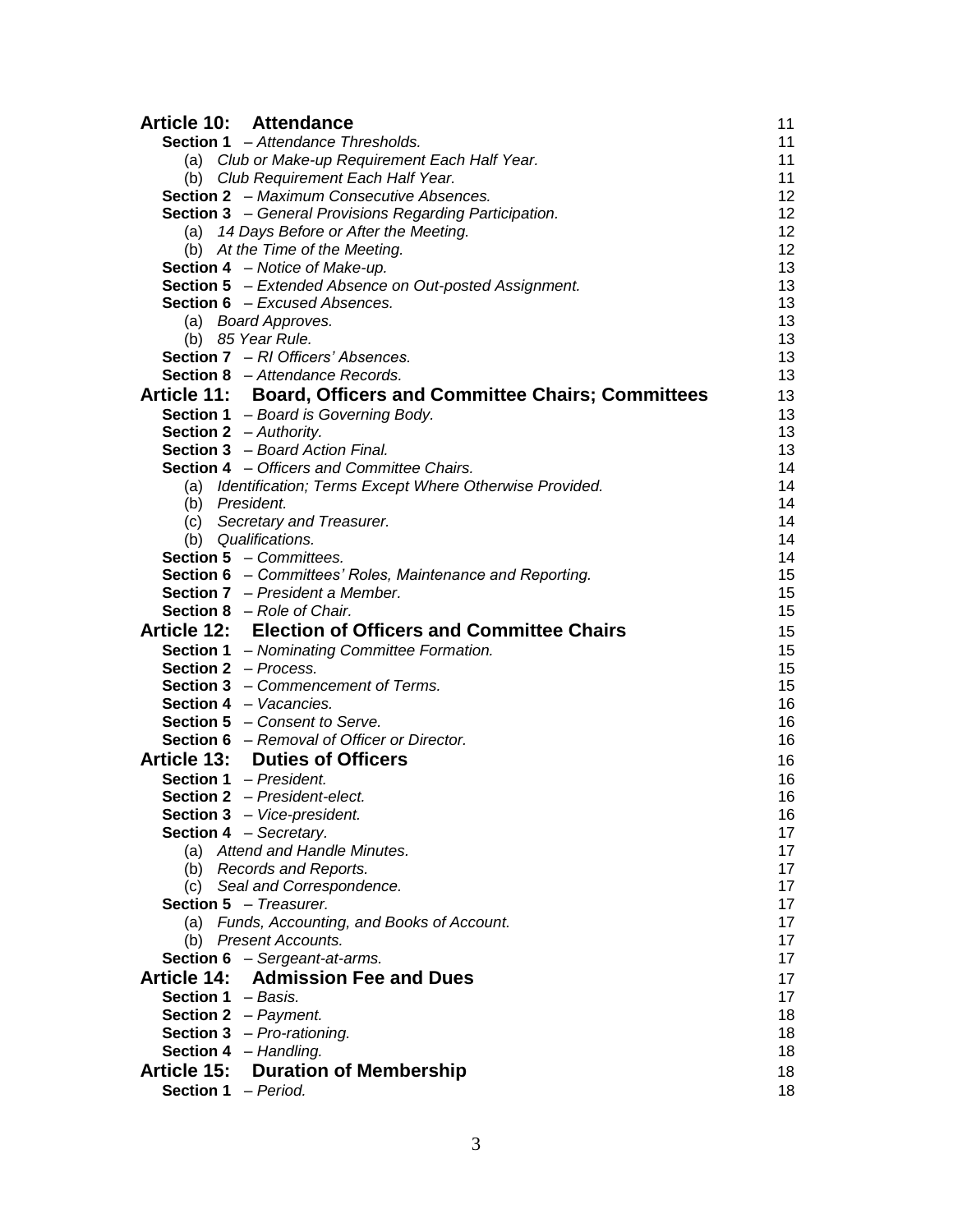| <b>Section 2</b> - Automatic Termination.                             | 18       |
|-----------------------------------------------------------------------|----------|
| (a) Member Qualifications.                                            | 18       |
| (b) How to Re-join.                                                   | 18       |
| <b>Section 3</b> - Termination for Non-payment of Dues.               | 18       |
| (a) Process.                                                          | 18       |
| (b) Reinstatement.                                                    | 18       |
| <b>Section 4</b> - Termination for Non-attendance.                    | 18       |
| (a) Failure to Meet Attendance Threshold.                             | 18       |
| (b) Consecutive Absences.                                             | 18       |
| <b>Section 5</b> - Termination for Other Cause.                       | 19       |
| (a) Good Cause.                                                       | 19       |
| (b) Notice.                                                           | 19       |
| (c) Filling Classification.                                           | 19       |
| <b>Section 6</b> - Right to Appeal, Mediate or Arbitrate Termination. | 19       |
| (a) Notice.                                                           | 19<br>19 |
| (b) Appeal Hearing Requisites.<br>(c) Mediation or Arbitration.       | 19       |
| (d) Finality of Decision Upon Appeal.                                 | 19       |
| (e) Finality of Decision of Arbitrators or Umpire.                    | 19       |
| Unsuccessful Mediation.<br>(f)                                        | 19       |
| <b>Section 7</b> - Board Action Final.                                | 19       |
| <b>Section 8</b> - Resignation.                                       | 20       |
| <b>Section 9</b> - Forfeiture of Property Interest.                   | 20       |
| Section 10 - Temporary Suspension.                                    | 20       |
| (a) Credible Accusations.                                             | 20       |
| (b) Good Cause.                                                       | 20       |
| (c) Immediate Action Inappropriate.                                   | 20       |
| (d) Temporary Suspension Appropriate.                                 | 20       |
| Article 16: Finances                                                  | 20       |
| <b>Section 1</b> - Deposit of Funds.                                  | 20       |
| <b>Section 2</b> $-$ Bill Payments.                                   | 20       |
| <b>Section 3</b> - Financials.                                        | 20       |
| Section 4 - Officer's Bond Potential.                                 | 20       |
| Section 5 - Fiscal Year; Payment Due Dates.                           | 21       |
| Section 6 - Budget.                                                   | 21       |
| Section 7 - Books and Records.                                        | 21       |
| <b>Article 17: Method of Electing Members</b>                         | 21       |
| Section 1 - Proposal.                                                 | 21       |
| <b>Section 2</b> - Requirements.                                      | 21       |
| Section 3 - Approval or Disapproval.                                  | 21       |
| Section 4 - Steps Following Approval.                                 | 21       |
| <b>Section 5</b> - Provision for Objection.                           | 21       |
| <b>Section 6</b> - Steps Following Election.                          | 21       |
| Article 18: Community, National and International Affairs             | 21       |
| Section 1 - Proper Subjects.                                          | 21       |
| <b>Section 2</b> $-$ No Endorsements.                                 | 22<br>22 |
| Section 3 - Non-political.                                            | 22       |
| (a) Resolutions and Opinions and Statements.<br>(b) Appeals.          | 22       |
| Section 4 - Recognizing Rotary's Beginning.                           | 22       |
|                                                                       |          |
| <b>Article 19: Rotary Magazines</b>                                   | 22       |
| Section 1 - Mandatory Subscription.                                   | 22       |
| <b>Section 2</b> - Subscription Collection.                           | 22       |
| <b>Article 20: Arbitration and Mediation</b>                          | 22       |
| <b>Section 1</b> $-$ <i>Disputes.</i>                                 | 22       |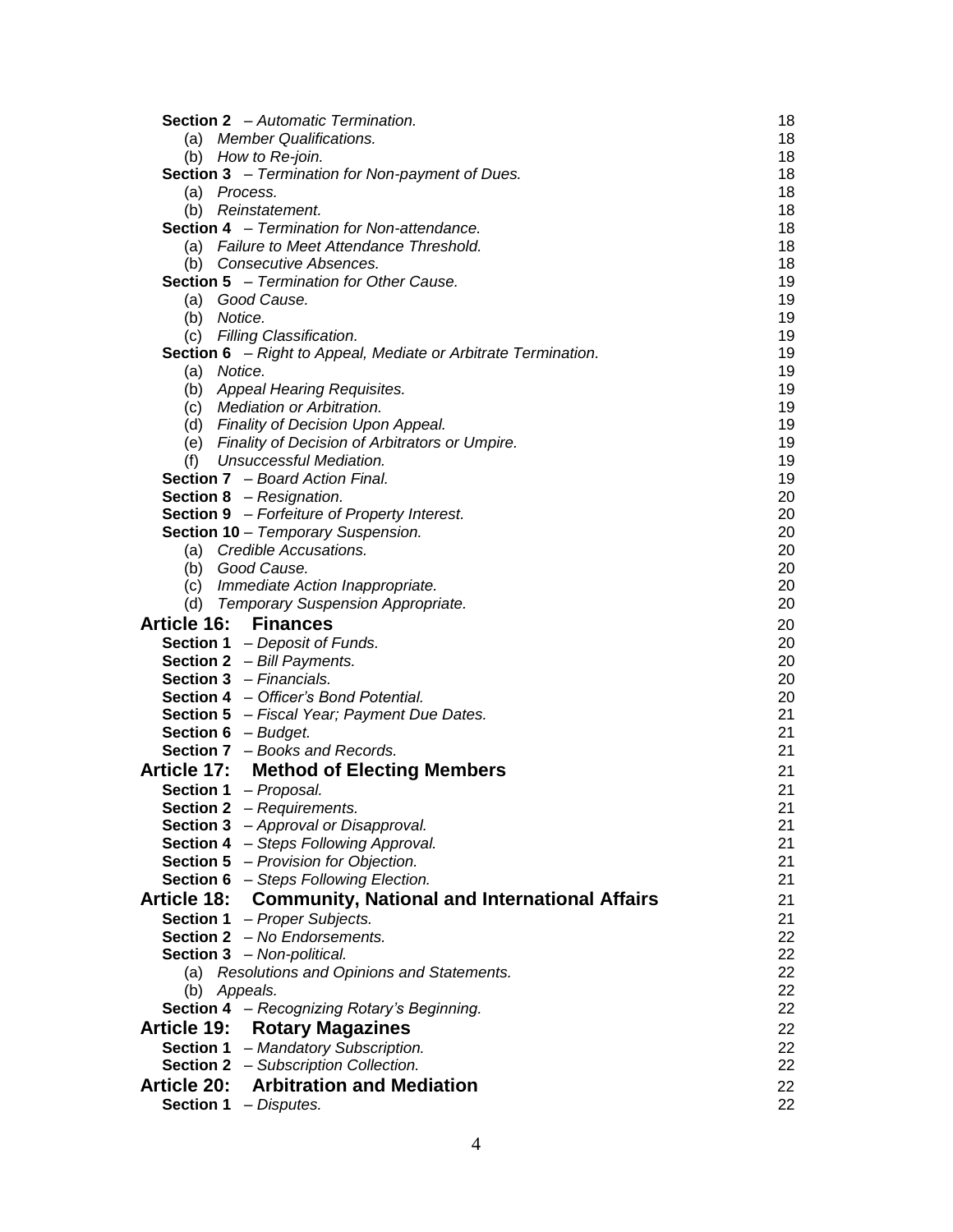| <b>Section 2</b> – Date for Mediation or Arbitration. | 22 |
|-------------------------------------------------------|----|
| <b>Section 3</b> - Mediation.                         | 22 |
| (a) Mediation Outcomes.                               | 23 |
| (b) Unsuccessful Mediation.                           | 23 |
| <b>Section 4</b> - Arbitration.                       | 23 |
| <b>Section 5</b> - Decision of Arbitrators or Umpire. | 23 |
| Article 21: Changes to Bylaws                         | 23 |
| <b>Article 22: Remuneration</b>                       | 23 |
| <b>Article 23: Borrowing Powers</b>                   | 23 |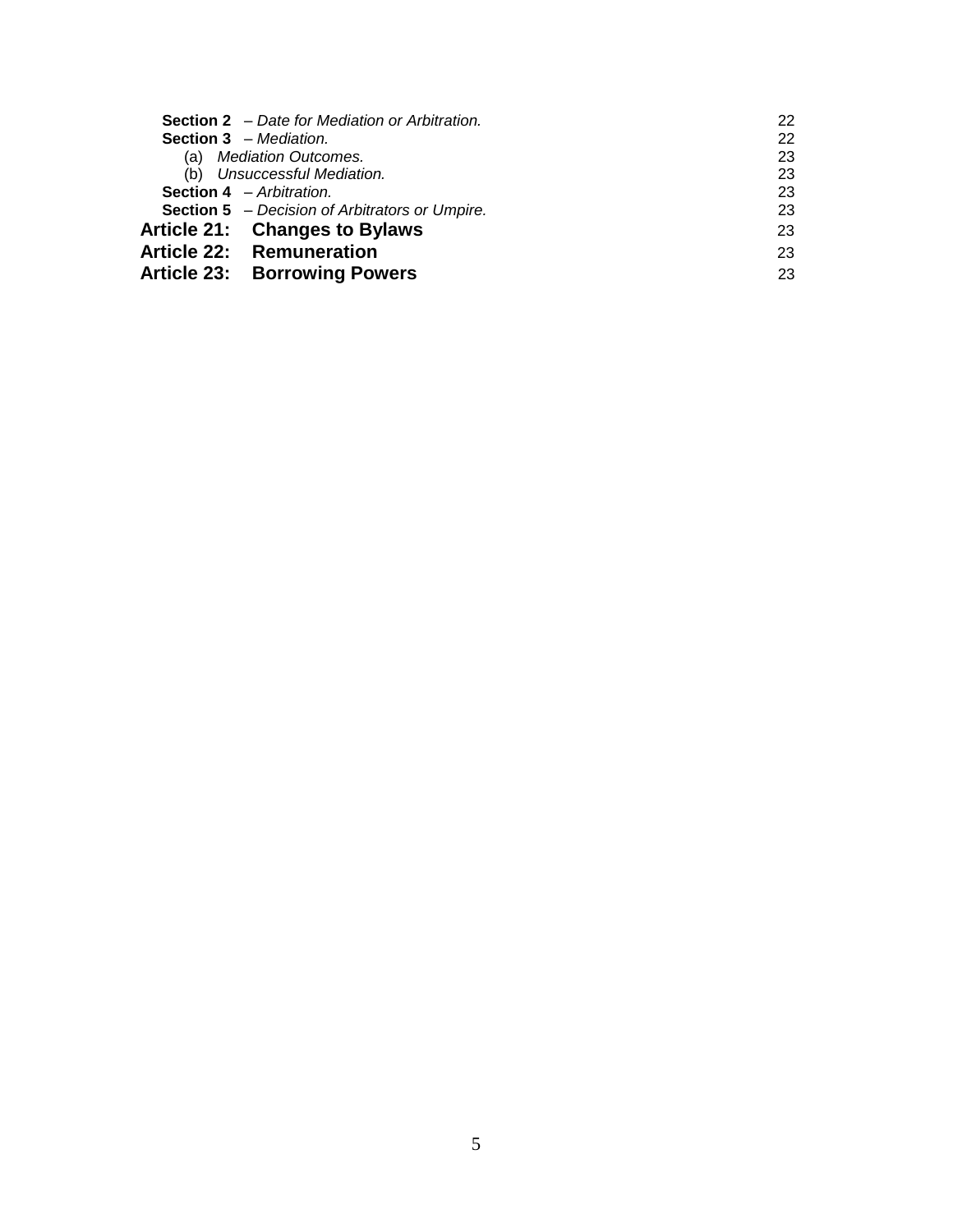# **BYLAWS OF ROTARY CLUB OF CALGARY HERITAGE PARK**

July 1, 2018

# **Article 1: Interpretation**

#### **Section 1 –** *Definitions.*

As used in these Bylaws, unless the context otherwise clearly requires, the following capitalized words and expressions shall have the following meanings:

- "Board" or "Board of Directors" means the board of directors of this Club.
- "Bylaws" or "these Bylaws" means these bylaws, being the bylaws of this Club.
- "Club" or "this Club" means Rotary Club of Calgary Heritage Park.
- "Directors" means the members of the Board; and "Director" means any one of them.
- "Five Avenues of Service" means, collectively, Rotary's Five Avenues of Service as listed and described in article 6 of these Bylaws; and "Avenue of Service" means any one of them.
- "Members" means the members (other than honourary members) of this Club; and "Member" means any one of them.
- "Nominating Committee" means the nominating committee formed each Year pursuant to article 12, section 1 of these Bylaws.
- "Quorum" means, according to the context, the quorum required for voting purposes at a meeting of the Members or a meeting of the Board, as stipulated in article 7, section 7 of these Bylaws.
- "RI" means Rotary International.
- "*Societies Act*" means the *Societies Act* (Alberta), as amended from time to time, or any successor legislation.
- "Special Resolution" has the meaning ascribed to such term in the *Societies Act*, as follows:
	- (i) a resolution passed
		- (A) at a general meeting or special meeting of which not less than 21 days' notice specifying the intention to propose the resolution has been duly given, and
		- (B) by the vote of not less than 75% of those members who, if entitled to do so, vote in person or by proxy,
	- (ii) a resolution proposed and passed as a special resolution at a general meeting or special meeting of which less than 21 days' notice has been given, if all the members entitled to attend and vote at the general meeting or special meeting so agree, or
	- (iii) a resolution consented to in writing by all the members who would have been entitled at a general meeting or special meeting to vote on the resolution in person or, where proxies are permitted, by proxy.
- "Year" means a 12 month period beginning on July 1.

#### **Section 2** – *Rules*

- (a) *Gender.* Throughout these Bylaws, pronouns of masculine, feminine or neuter gender shall include each of the other genders.
- (b) *Number.* Whenever the context so requires in these Bylaws, all words used in the singular shall include the plural (and vice versa).
- (c) *Headings.* The article, section and subsection headings in these Bylaws are included for convenience only, do not in any manner modify or limit any of the provisions of these Bylaws, and shall not be used in the interpretation of these Bylaws.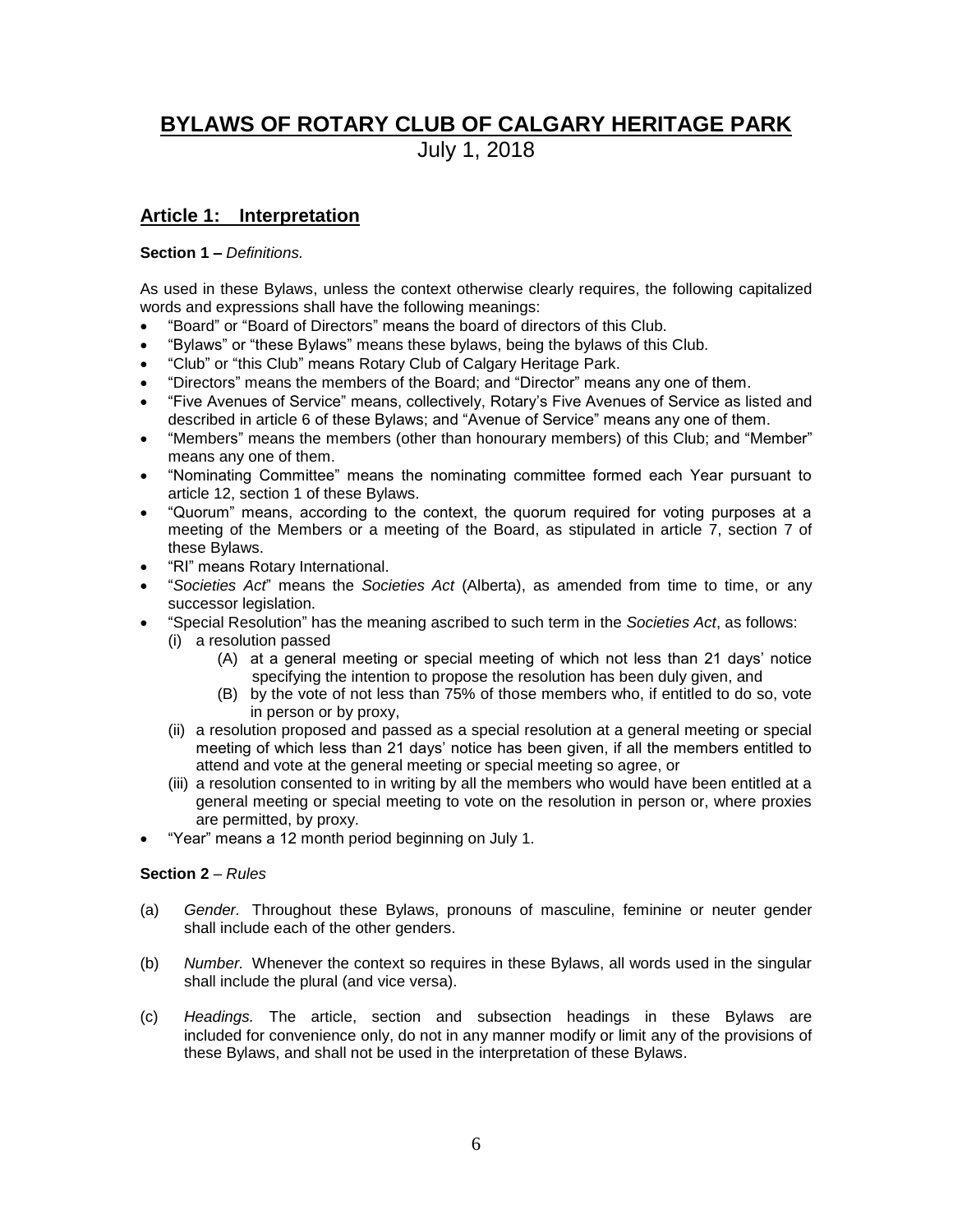# **Article 2: Name**

The name of this Club is "Rotary Club of Calgary Heritage Park".

# **Article 3: Purposes; Service Projects**

**Section 1** *– Purposes.* The purposes of this Club are to pursue the Object of Rotary, carry out successful service projects based on the Five Avenues of Service, contribute to the advancement of Rotary by strengthening membership, support the Rotary Foundation, and develop leaders beyond the Club level.

**Section 2** - *Development of Service Projects.* This Club and its Board and committees shall consider the following when developing service projects:

- community needs assessments;
- the Five Avenues of Service;
- Rotary's areas of focus (six in number as of July 1, 2018);
- the RI strategic plan;
- the mission of The Rotary Foundation.

# **Article 4: Locality of Club**

The locality of this Club is the City of Calgary.

# **Article 5: Object; Members Accept and Are Bound**

**Section 1** – *Statement of Object*. The Object of the Rotary, and thus of this Club, is to encourage and foster the ideal of service as a basis of worthy enterprise and, in particular, to encourage and foster, in a way which the law considers charitable:

- *First.* The development of acquaintance as an opportunity for service;
- *Second.* High ethical standards in business and professions; the recognition of the worthiness of all useful occupations; and the dignifying of each Rotarian's occupation as an opportunity to serve society;
- *Third.* The application of the ideal of service in each Rotarian's personal, business, and community life;
- *Fourth.* The advancement of international understanding, goodwill, and peace through a world fellowship of business and professional persons united in the ideal of service.

**Section 2** *– Member Acceptance of Object and Compliance with Bylaws.* Each Member, by payment of an admission fee and dues, thereby accepts the principles of Rotary as expressed in its Object, and submits to and agrees to comply with and be bound by these Bylaws, and, on these conditions alone, is entitled to the privileges of this Club. Each Member shall be subject to the terms of this Club's constitution and these Bylaws regardless of whether such Member has received copies of them.

# **Article 6: Five Avenues of Service**

Rotary's following five avenues of service are the philosophical and practical framework for the work of this Club:

1. Club Service, the first Avenue of Service, involves action a Member should take within this Club to help it function successfully.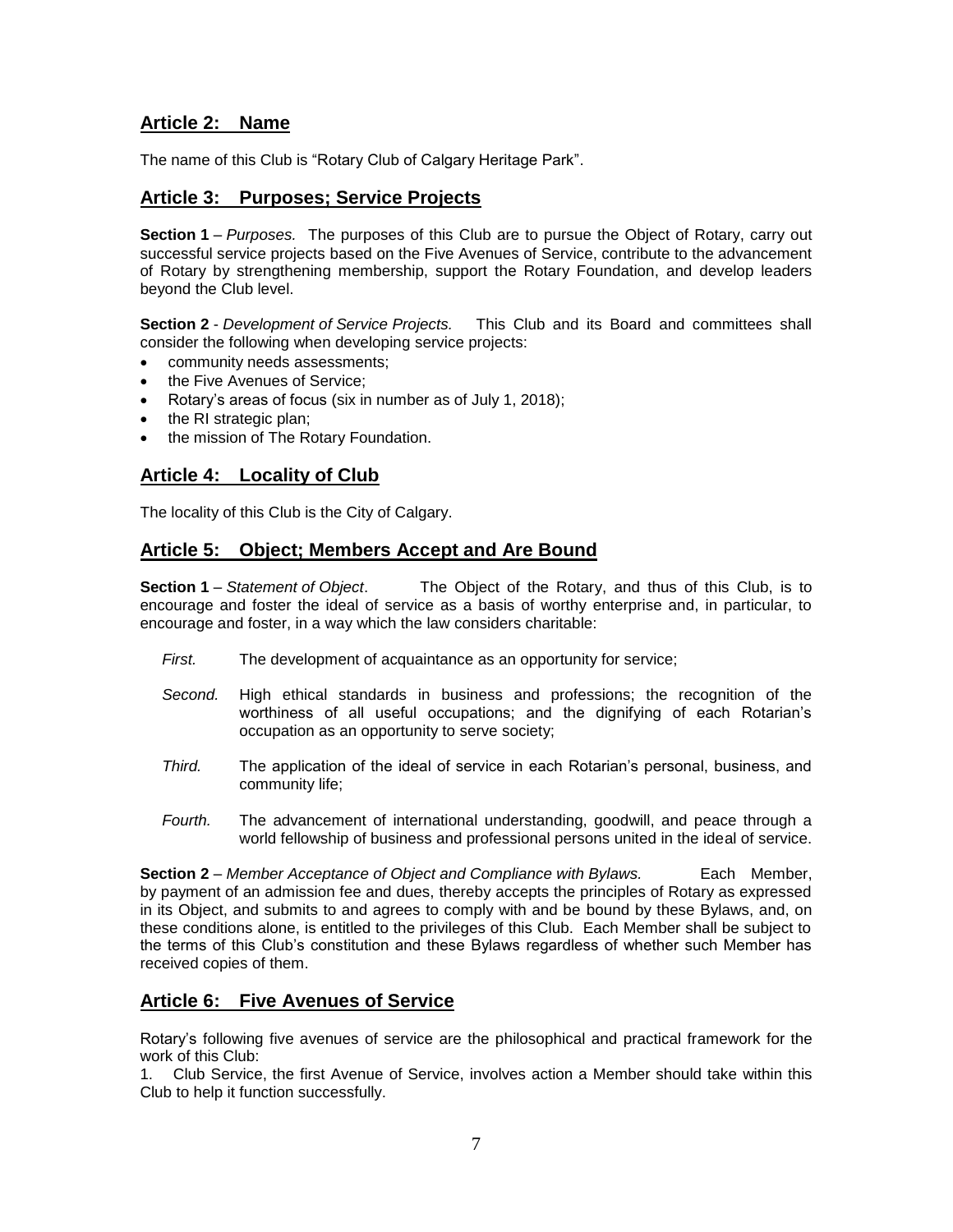2. Vocational Service, the second Avenue of Service, has the purpose of promoting high ethical standards in businesses and professions, recognizing the worthiness of all dignified occupations, and fostering the ideal of service in the pursuit of all vocations. The role of Members includes conducting themselves and their businesses in accordance with Rotary's principles and lending their vocational skills to Club-developed projects in order to address the issues and needs of society.

3. Community Service, the third Avenue of Service, comprises varied efforts that members make, sometimes in conjunction with others, to improve the quality of life of those who live within this Club's locality or municipality.

4. International Service, the fourth Avenue of Service, comprises those activities that members do to advance international understanding, goodwill, and peace by fostering acquaintance with people of other countries, their cultures, customs, accomplishments, aspirations, and problems, through reading and correspondence and through cooperation in all Club activities and projects designed to help people in other lands.

5. Youth Service, the fifth Avenue of Service, recognizes the positive change implemented by youth and young adults through leadership development activities, involvement in community and international service projects, and exchange programs that enrich and foster world peace and cultural understanding.

# **Article 7: Meetings**

**Section 1** – *Regular Meetings of the Members*.

- (a) *Day and Time*.Except as otherwise provided in this article 7, this Club will have a meeting of the Members once each week at 7:00 A.M. Friday.
- (b) *Change of Meeting*.For good cause, the Board may change the location of a regular meeting of the Members to any alternate location the Board deems reasonable, or may change its date to any day during the period commencing with the day following the preceding regular meeting and ending with the day preceding the next regular meeting, or to a different hour of the regular day.
- (c) *Cancellation*.In the event of the date of a regular meeting of the Members falling on a legal holiday, or this Club's regular meeting location being unavailable or inaccessible or unusable, or the death of the Club President, or an epidemic, or a disaster affecting the whole community, the Board may cancel such regular meeting. Further, the Board, at its discretion, may cancel not more than two regular meetings in any one Year for causes not otherwise specified herein. However, notwithstanding anything in these Bylaws, this Club shall not fail to meet for more than two consecutive regular meetings.
- (d) *Notice of Change or Cancellation*. All Members shall be given reasonable advance notice of cancellation, or of change of time or location, of any regular meeting of the Members, such notice to be given by any means the Board reasonably considers appropriate.

**Section 2** – *Annual Meeting*. An annual meeting of the Members for the purpose of electing officers and directors, submitting the Treasurer's financial report (reviewed as provided in article 16, section 3), and any other business of this Club shall be held not later than December 31 of each Year.

**Section 3** – *Club Assemblies.* Club assemblies, which shall be meetings of the Members held for the purpose of conferring on the program and activities of this Club or for member education, shall be held regularly and at least as frequently as prescribed by RI from time to time (if, in fact, the required frequency is prescribed by RI), and shall be presided over by the President, or such other officer as shall be designated by the President.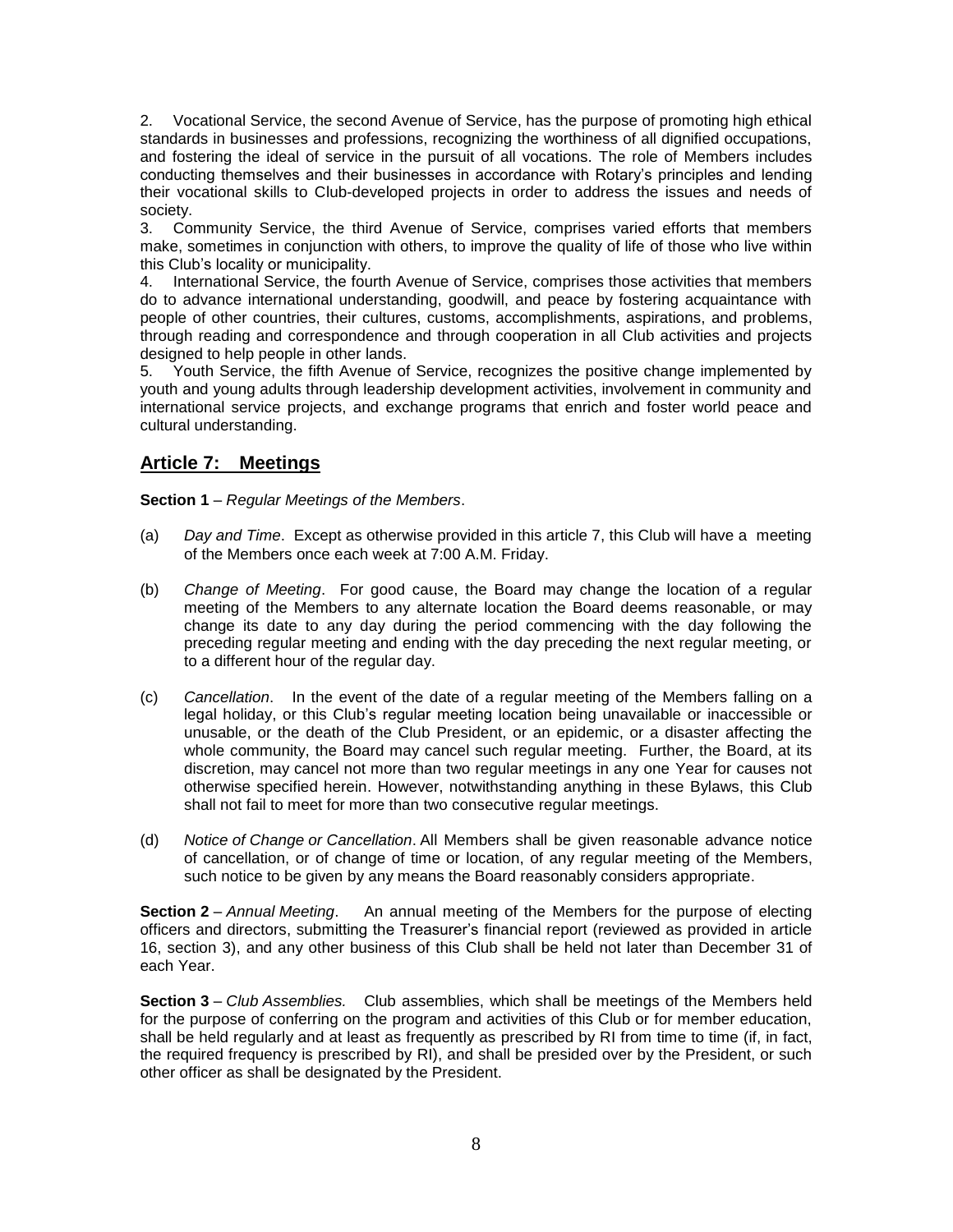**Section 4** – *Presence of Members for Voting*. For voting purposes at any meeting of the Members, all Members, in good standing in this Club on the day of that meeting, shall be counted as present or absent, with attendance of a Member to be evidenced by the Member being present for at least 60 percent of the time devoted to the meeting.

**Section 5** – *Notices to Members; Aggregate Expenditure Not Exceeding \$1000*. These Bylaws constitute due notice of all regular weekly meetings of the Members. For any special or annual meeting at which the Members are to be asked to vote on a resolution, written notice of the resolution to be considered together with sufficient information to make an informed decision must be mailed, hand delivered, faxed or emailed to each Member, at least eight days and not more than 35 days prior to the date of the meeting, unless a different notice period is specified, by the *Societies Act* or these Bylaws or RI, for the matter being referred to the Members, in which case such different notice period shall be the applicable requirement. Where the Members are to be asked to vote on a resolution at any meeting other than a special or annual meeting, written notice of the resolution to be considered together with sufficient information to make an informed decision must be mailed, hand delivered, faxed or emailed to each Member at least 24 hours before the time of the meeting, except that the Members may, at any such meeting, be asked by the President of this Club or his or her delegate to vote on one or more resolutions without prior notice if the aggregate amount to be expended pursuant to such resolution(s) does not exceed \$1000. The address, fax number or email address for notice to each Member will be the last known such information that is contained in the membership records or membership roster of this Club.

**Section 6** – *Board Meetings.* Regular meetings of the Board shall be held on a monthly basis at the call of the President and at a time and location mutually agreed by a majority of the Board, or otherwise on at least 10 days written notice if mailed, or three days if notice is by fax, telephone, email, or other form of electronic communication. Special meetings of the Board may, with due notice, be called by the President whenever he or she deems necessary, or upon the request of two members of the Board. Meetings of the Board may be held without notice if a Quorum is present; provided, however, that any and all decisions of the Board at any meeting held without notice must be ratified at the next regularly called meeting of the Board; otherwise all such decisions will be null and void.

**Section 7** -*Quorums.* The following shall constitute the quorums for the Club's meetings, except for items requiring a larger quorum pursuant to the RI constitution or bylaws or the Rotary Code of Policies:

- (a) *Meetings of Members.* For all meetings of the Members, one-third of the Members;
- (b) *Board Meetings.* For all meetings of the Board, a majority of the Directors.

**Section 8** - *Minutes of Meetings*. Written minutes of all Board meetings, recorded (or caused to be recorded) and taken custody of and preserved by the Secretary, shall be required. Also, each committee chair shall cause minutes of all committee meetings to be recorded and retained. All Board and committee minutes shall be available to all Members, upon request, within 60 days of each meeting. The Club's internal publication shall serve as the minutes of all meetings of the Members, and a copy of each edition thereof shall be retained under the custody of, and preserved by, the Secretary.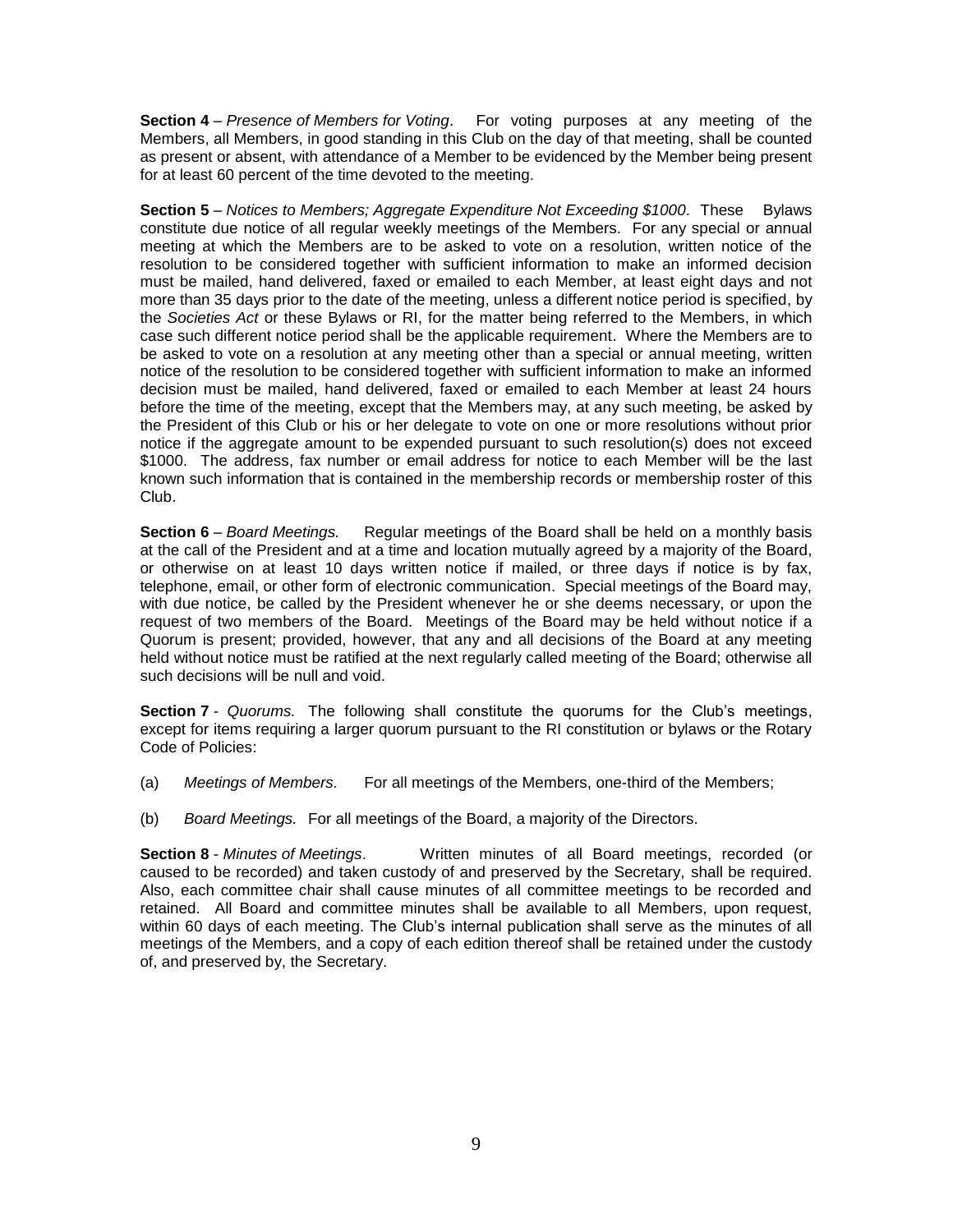**Section 9** - *Voting*. The business of this Club, at meetings of the Members and Board meetings and committee meetings, shall be transacted by a show of hands or by voice vote, except that the election of officers and directors at meetings of the Members shall be by secret ballot. Any Member who has not withdrawn from membership or been suspended or expelled shall have the right to vote at any meeting of the Members. All votes of Members must be made in person, and not by proxy or otherwise. However, email voting by the Board is permitted when the President determines that an urgent matter dictates voting in that manner.

**Section 10** – *Resolutions Requiring Board Approval Before Members Consider.* Subject to article 7, section 5 of these Bylaws, no resolution or motion to commit this Club on any matter shall be considered by the Members until it has first been approved by the Board (and, subject as aforesaid, each such resolution or motion, if offered at a meeting of the Members, shall be referred to the Board without discussion).

# **Article 8: Membership, and Member Training**

**Section 1** — *General Qualifications.* This Club shall be composed of adult persons who demonstrate good character, integrity, and leadership; possess good reputation within their business, profession and community (as applicable); and are willing to serve in their community and/or around the world. Subject to article 15, subsection 2(a), all Members shall also have their place of business, place of service, or residence located in the locality of the Club or the surrounding area.

**Section 2** — *Kinds.* This Club shall have two kinds of membership – namely, active and honourary.

**Section 3** — *Active Membership.* A person possessing the qualifications required by these Bylaws, the RI constitution and bylaws, and the Rotary Code of Policies may be elected to active membership in this Club.

**Section 4** — *Dual Membership.* No person shall simultaneously hold active membership in this and another club. No person shall simultaneously be a Member and an honourary member in this Club.

**Section 5** — *Honourary Membership.* 

- (a) *Eligibility for, and Termination of, Honourary Membership.* Persons who have distinguished themselves by meritorious service in the furtherance of Rotary ideals and those persons considered friends of Rotary for their support of Rotary's cause may be elected to honourary membership in this Club. The term of such membership shall run until the 30th day of June in the next Year after the date of election, at which time it shall automatically terminate. However, the Board in its discretion may, by resolution, from Year to Year continue such honourary membership for any number of ensuing Years. The Board may revoke an honourary membership at any time. Persons may hold honourary membership in more than one club.
- (b) *Rights and Privileges.* Honourary members shall be exempt from payment of dues, shall have no vote, and shall not be eligible to hold any office or directorship in this Club. Such members shall not hold classifications, but shall be entitled to attend all meetings of the Members and enjoy all other privileges of this Club. No honourary member of this Club is entitled to any rights or privileges in any other club, except for the right to visit other clubs without being the guest of a Rotarian.

**Section 6** — *Holders of Public Office.* Persons elected or appointed to public office for a specified time shall not be eligible for active membership in this Club under the classification of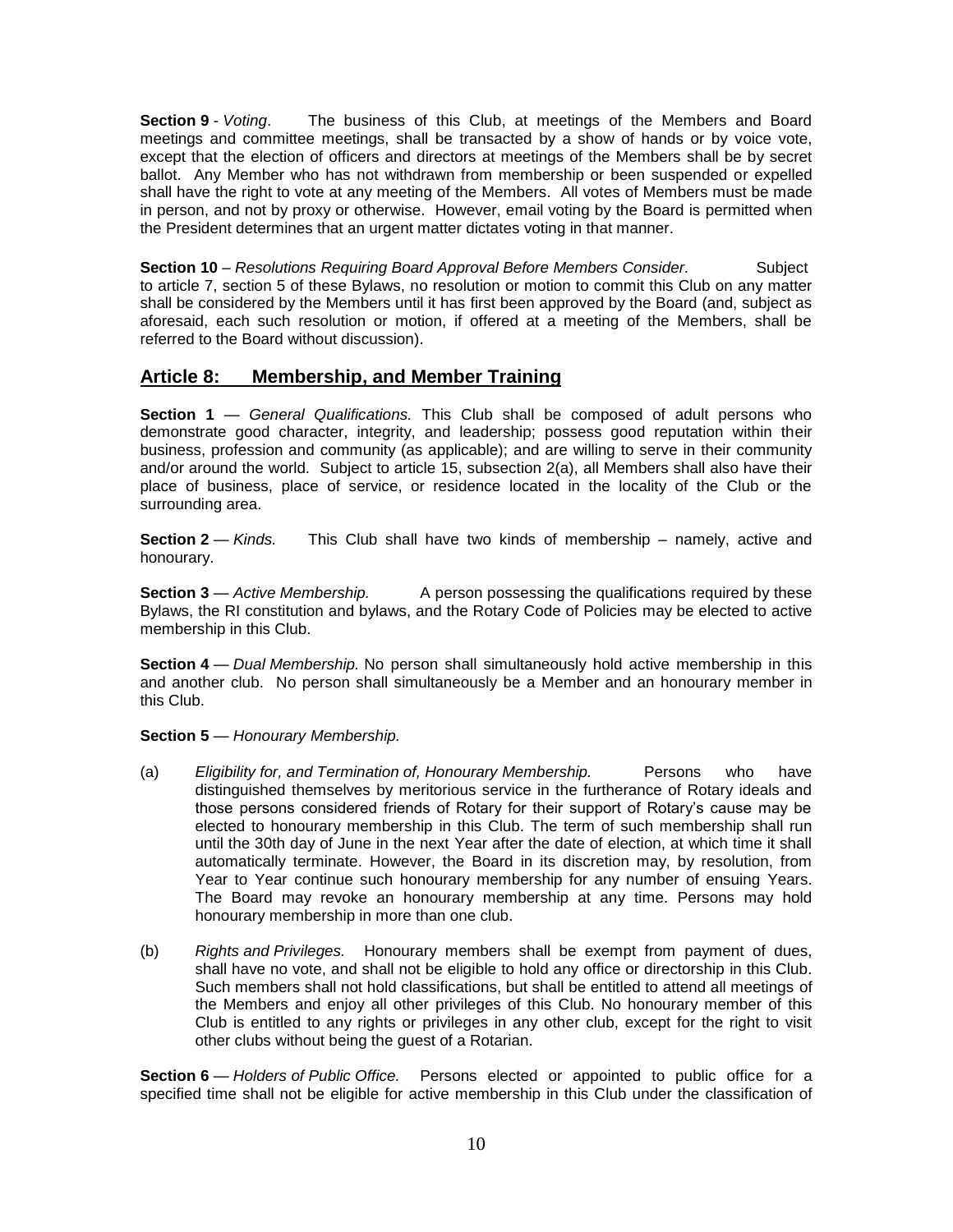such office. This restriction shall not apply to persons holding positions or offices in schools, colleges, or other institutions of learning or to persons who are elected or appointed to the judiciary. Members who are elected or appointed to public office for a specified period may continue as such Members in their existing classifications during the period for which they hold such office.

**Section 7** — *RI Employment.* This Club may retain in its membership any member employed by RI.

**Section 8** – *Training Plan.* The Club shall establish and maintain a comprehensive training plan that ensures that:

- Club officers and committee chairs attend district training meetings as appropriate;
- Orientation is consistent and regularly provided to new Members;
- Ongoing educational opportunities are available for all Members;
- A leadership skills development program is available for all Members.

# **Article 9: Classifications**

**Section 1 —** *General Provisions.* 

- (a) *Principal Activity.* Each Member shall be classified in accordance with such Member's business, profession, or type of community service. The classification shall be that which describes the principal and recognized activity of the firm, company, or institution with which such Member is connected, or that which describes such Member's principal and recognized business or professional activity, or that which describes the nature of the Member's community service activity.
- (b) *Correction or Adjustment.* If circumstances warrant, the Board may correct or adjust the classification of any Member. Notice of a proposed correction or adjustment shall be provided to the Member, and the Member shall be allowed a hearing thereon by the Board.

**Section 2** — *Limitations.* This Club shall have a well-balanced membership in which no one business, profession or type of community service predominates. This Club shall not elect a person to active membership from a classification if this Club already has five or more members from that classification, unless this Club has more than 50 members, in which case this Club may elect a person to active membership in a classification so long as it will not result in the classification making up more than 10 percent of this Club's active membership. Members who are retired shall not be included in the total number of Members in a classification. The classification of a transferring or former member of a club, or a Rotaractor or Rotary alumnus as defined by the board of directors of RI shall not preclude election to active membership even if the election results in this Club's membership temporarily exceeding the above limitations. If a Member changes classification, this Club may continue the Member's membership under the new classification notwithstanding these limitations.

#### **Article 10: Attendance**

**Section 1** – *Attendance Thresholds.* Each Member shall:

- (a) *Club or Make-up Requirement Each Half Year.* Attend or make up at least 50 percent of this Club's regular meetings, or engage in this Club's projects, other events and activities for at least 12 hours in each half of the Year, or a proportionate combination of both; and
- (b) *Club Requirement Each Half Year.* Attend at least 30 percent of this Club's regular meetings (assistant governors, as defined by the board of directors of RI, shall be excused from this requirement).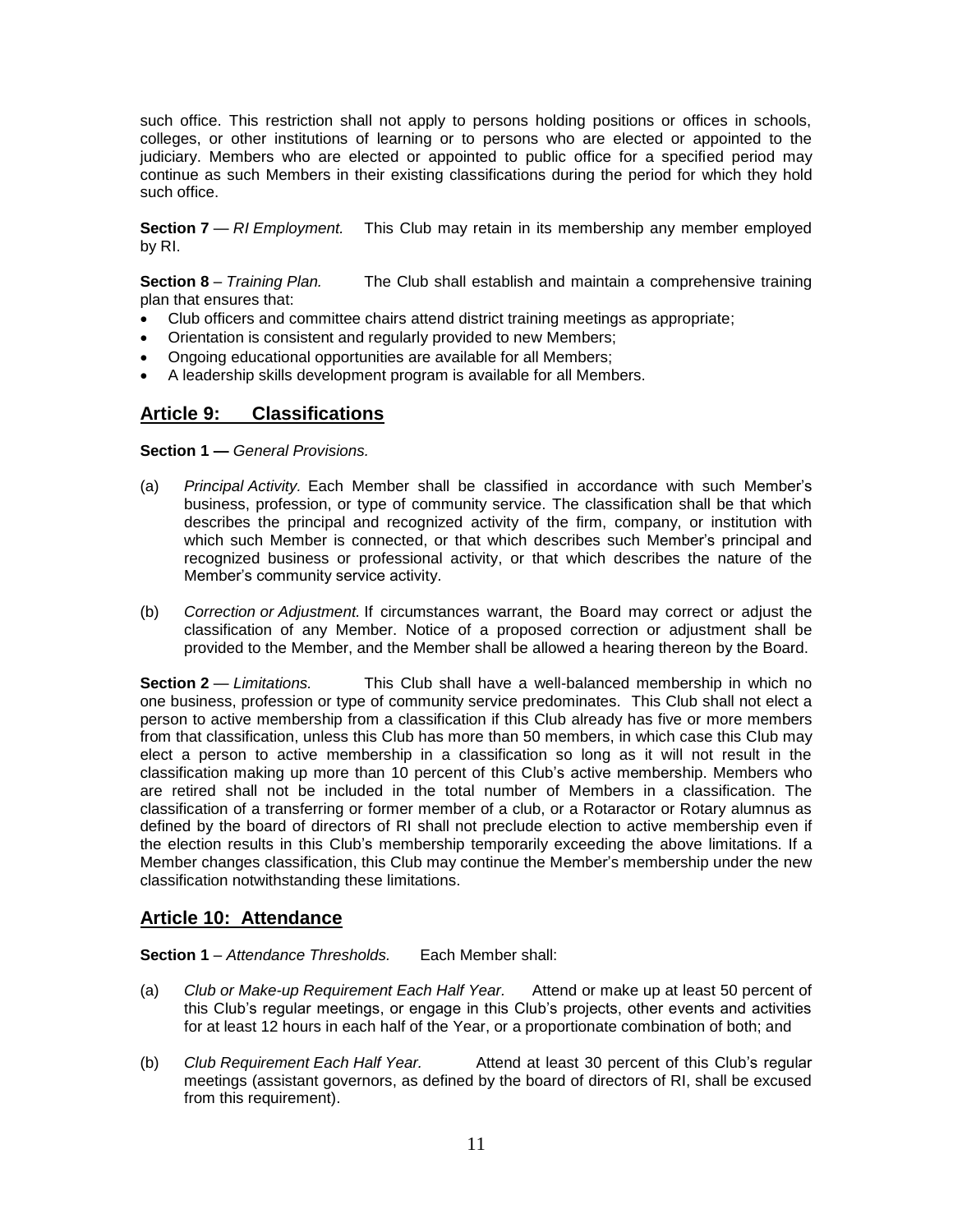**Section 2** – *Maximum Consecutive Absences.* No Member shall fail to attend or make up more than three consecutive regular meetings of the Members.

**Section 3** — *General Provisions Regarding Participation.* Each Member should attend this Club's regular meetings, and engage in this Club's service projects, other events, and activities. A Member shall be counted as attending a regular meeting if the Member, for at least 60 percent of the meeting, is present in person or using an online connection (if and when provided by the Club as a substitute for attendance in person), or is present in person and is called away unexpectedly and subsequently produces evidence to the satisfaction of the Board that such action was reasonable, or participates in the regular meeting as posted on this Club's website (if and when so posted) within one week following its posting, or makes up for an absence in any of the following ways:

- (a) *14 Days Before or After the Meeting.* If, within fourteen (14) days before or after the regular time for that meeting, the Member:
	- (1) attends at least 60 percent of the regular meeting of another club, of a satellite club meeting of another club, or of a provisional club; or
	- (2) attends a regular meeting of a Rotaract or Interact club, Rotary Community Corps, or Rotary Fellowship, or of a provisional Rotaract or Interact club, Rotary Community Corps, or Rotary Fellowship; or
	- (3) attends a convention of RI, a council on legislation, an international assembly, a Rotary institute for past and present officers of RI, a Rotary institute for past, present and incoming officers of RI, or any other meeting convened with the approval of the board of directors of RI or the president of RI acting on behalf of the board of directors of RI, a Rotary multi-zone conference, a meeting of a committee of RI, a Rotary district conference, a Rotary district training assembly, any district meeting held by direction of the board of directors of RI, any district committee meeting held by direction of the District Governor, or a regularly announced intercity meeting of Rotary clubs; or
	- (4) is present at the usual time and place of a regular meeting or satellite club meeting of another club for the purpose of attending such meeting, but that club is not meeting at that time or place; or
	- (5) attends and participates in a service project of the Club or a Club-sponsored community event or meeting authorized by the Board; or
	- (6) attends a Board meeting or, if authorized by the Board, a meeting of a committee of this Club to which the Member is assigned; or
	- (7) participates, through a website of another club, in an interactive activity requiring an average of 30 minutes of participation.

When a Member is outside the Member's country of residence for more than 14 days, the time restriction shall not be imposed, so that the Member may attend regular meetings or satellite club meetings in another country at any time during the travel period, and each such attendance shall count as a valid make-up for any regular meeting missed during the Member's time abroad.

- (b) *At the Time of the Meeting.* At the time of the meeting, the Member is:
	- (1) traveling with reasonable directness to or from one of the meetings specified in subsubsection (a)(3) of this section; or
	- (2) serving as an officer or member of a committee of RI, or a trustee of The Rotary Foundation; or
	- (3) serving as the special representative of the District Governor in the formation of a new club; or
	- (4) on Rotary business in the employ of RI; or
	- (5) directly and actively engaged in a district-sponsored or RI- or Rotary Foundationsponsored service project in a remote area where making up attendance is impossible; or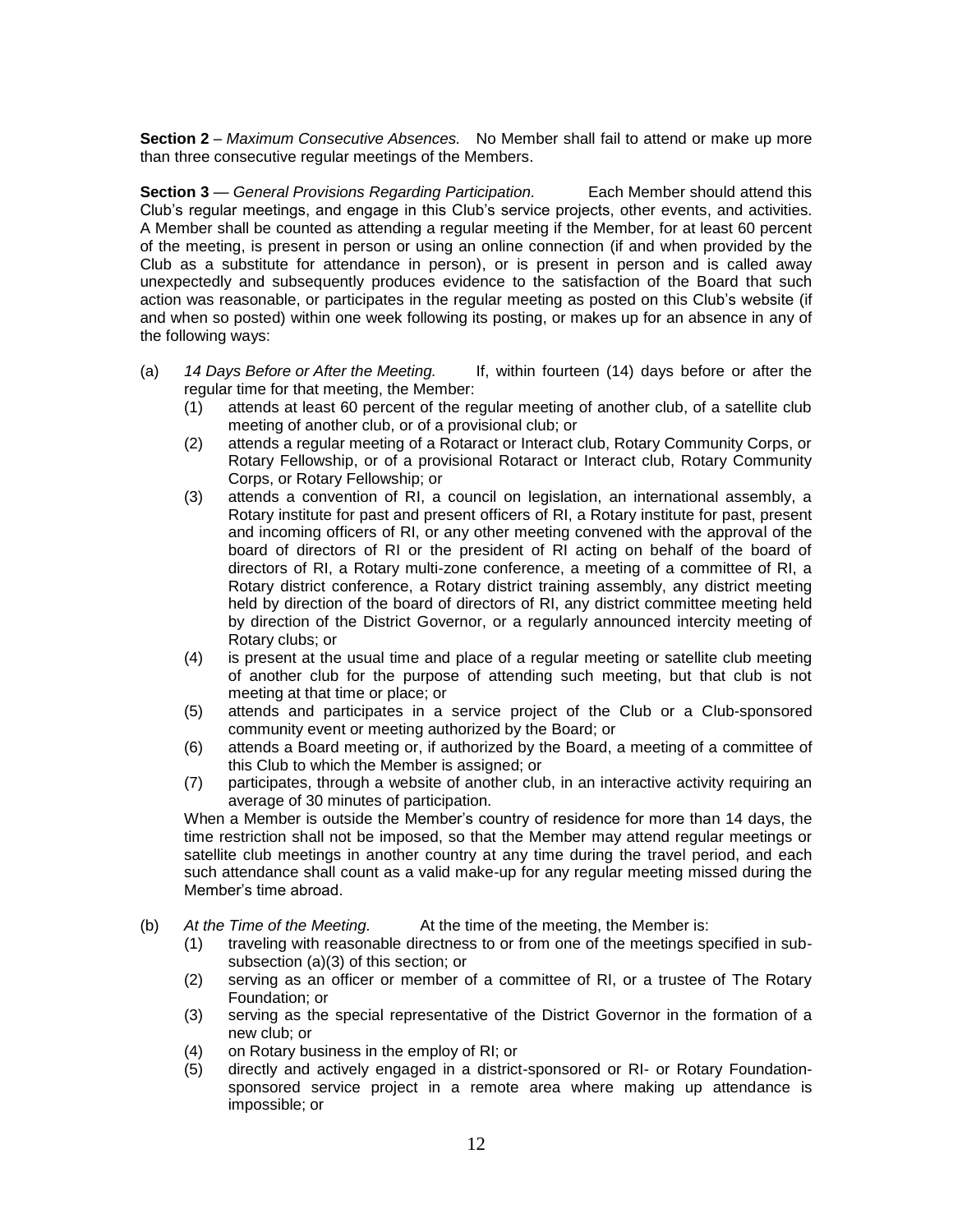(6) engaged in Rotary business duly authorized by the Board which precludes attendance at the meeting.

**Section 4** - *Notice of Make-up.* In the cases set out in subsections (a)(1), (2) and (7) of section 3 of this article, the Member shall be counted as being in attendance if notice is given by the Member personally or by the secretary of the club visited. In all other cases, the Member shall only be counted as being in attendance if notice of the fact is given by the Member personally to the Secretary.

**Section 5** — *Extended Absence on Out-posted Assignment.* If a Member will be working on an out-posted assignment for an extended period of time, attendance at the meetings of a designated club at the site of the assignment will replace attendance at the regular meetings of this Club, provided there is mutual agreement between the two clubs.

**Section 6** — *Excused Absences.* A Member's absence shall be excused if:

- (a) *Board Approves.* The Board approves the absence for reasons it considers good and sufficient, and the absence complies with all conditions and circumstances stipulated by the Board. No such excused absence shall extend for longer than 12 months, except that, if the leave is for a medical reason that extends for more than twelve months, or is after the birth or adoption or commencement of foster care of a child, such leave may be renewed by the Board for a period of time stipulated by it which extends beyond the original 12 months.
- (b) *85 Year Rule.* The aggregate of such Member's Years of age and Years of membership in one or more Rotary clubs is 85 Years or more, such Member has been a member of one or more Rotary clubs for at least 20 Years, and such Member has notified the Secretary in writing of such Member's desire to be excused from attendance.

**Section 7** — *RI Officers' Absences.* A Member's absence shall be excused if such Member is a current officer of RI or a Rotarian partner of a current officer of RI.

**Section 8** — *Attendance Records.* When a Member whose absences are excused under subsection 6(a) of this article fails to attend a meeting of the Members, the Member and the Member's absence shall not be included in the attendance records of this Club. In the event that a Member whose absences are excused under subsection 6(b) or section 7 of this article attends a meeting of the Members, such Member and such Member's attendance shall be included in the membership and attendance figures used to compute this Club's attendance.

# **Article 11: Board, Officers and Committee Chairs; Committees**

**Section 1** — *Board is Governing Body.* The governing body of this Club shall be the Board, consisting of 14 Members, comprising the President, the President-elect, the Vice-president, the Secretary, the Treasurer, the Club Service Chair, the Community Service Chair, the Vocational Service Chair, the International Service Chair, the Youth Service Chair, the Grants Committee Chair, the Rotary Foundation Committee Chair, the Public Image Committee Chair, and the Sergeant-at-arms.

**Section 2** — *Authority*. The Board shall have general control over all officers and committees, and, for good cause, may declare any office or chair position vacant.

**Section 3** — *Board Action Final.* The decision of the Board in all matters relating to this Club is final, subject only to an appeal to a meeting of the Members. However, as to a decision to terminate membership, a Member, pursuant to article 15, section 6 of these Bylaws, may appeal to a meeting of the Members, request mediation, or request arbitration. If appealed, a decision of the Board shall be reversed only by a two-thirds vote of the Members present, at a regular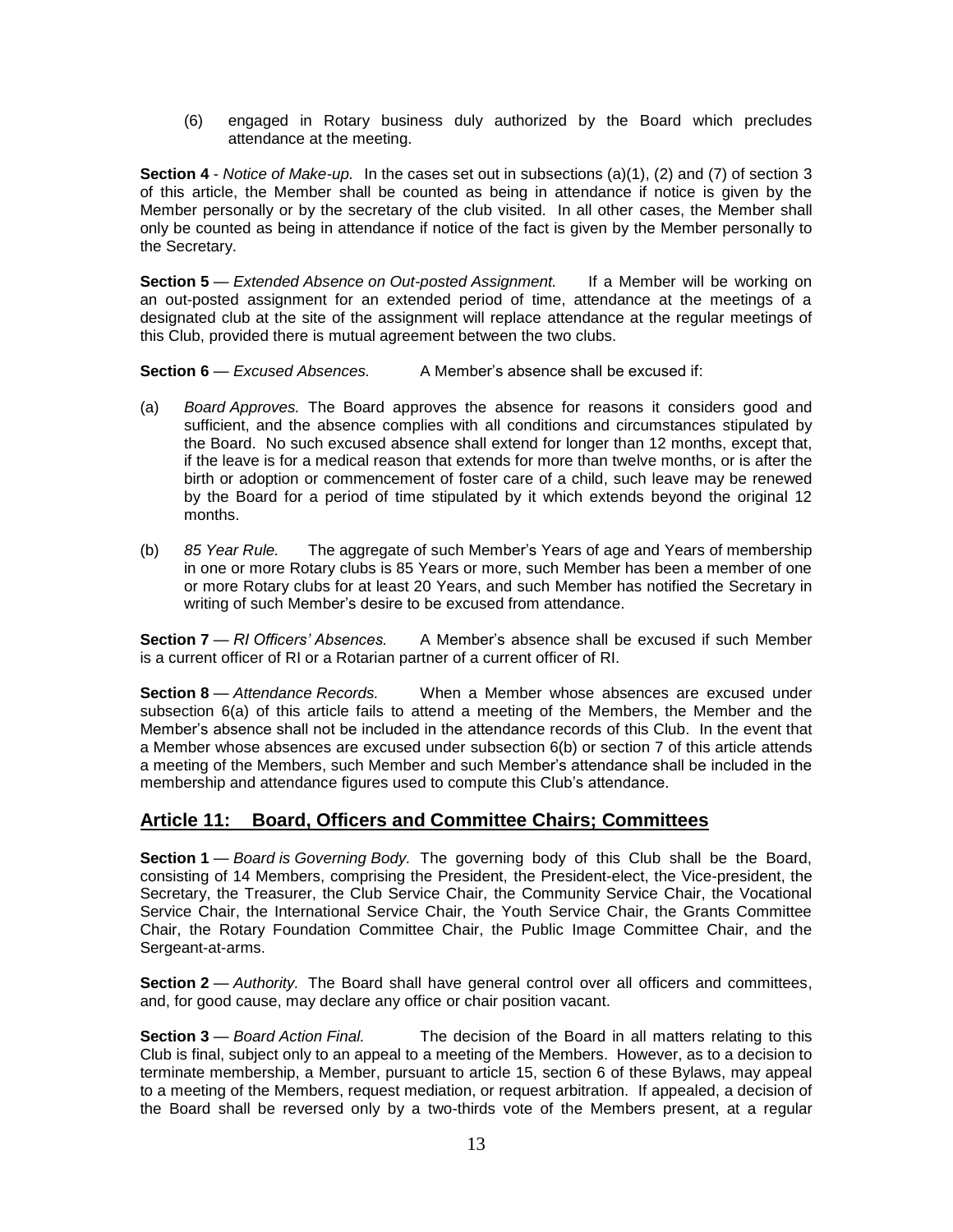meeting specified by the Board, provided a Quorum is present and notice of the appeal has been given by the Secretary to each Member at least five days prior to such meeting. In the case of any such appeal, the action taken at a meeting of the Members shall be final.

**Section 4** — *Officers and Committee Chairs.* 

- (a) *Identification; Terms Except Where Otherwise Provided.* The officers of this Club shall be the President, President-elect, Vice-president, Secretary, Treasurer, and Sergeant-at-arms, all of whom shall be members of the Board. Each of this Club's officers and committee chairs shall be elected in accordance with these Bylaws, and, except where otherwise provided in these Bylaws, shall take office for the Year next following election, and shall serve for a term of one Year or until a successor is qualified and elected.
- (b) *President.* The President shall be elected, in accordance with these Bylaws, not more than two Years but not less than 18 months prior to the day of taking office as President, and shall serve as President-elect in the Year immediately preceding the Year in which the term as President shall commence. Except as hereinafter provided, the President shall serve for a term of one Year comprising such latter Year, or until a successor is duly qualified and elected. Notwithstanding the foregoing, at the meeting of the Members at which the election of officers and committee chairs is held during such Year, the President's term may be, upon recommendation of the Nominating Committee, extended by the Members to two Years. If the term of the President is so extended, the terms of the President-elect and Vice-president, or either of them, may be also, upon recommendation of the Nominating Committee, likewise extended by the Members to two years. In any Year when the Nominating Committee recommends one or more such term extensions, and the Members, at the election meeting, decline to approve one or more recommended extension(s), article 12, section 2 of these Bylaws, modified if and to the extent and in such manner as the Board reasonably deems necessary in the circumstances, shall apply and govern for purposes of nomination and an election at a subsequent meeting of the Members designated by the Board, in order to fill the officer position(s) that would otherwise be left vacant as a result of any such non-approval by the Members.
- (c) *Secretary and Treasurer.* The Secretary and Treasurer shall each be elected to serve a term of two Years, with the term of each of such officers commencing in alternate Years, so that the two Year term for the Secretary and the two Year term for the Treasurer will not start or finish in the same Year.
- (d) *Qualifications.* Each officer and committee chair shall be a Member in good standing of this Club. A candidate for the office of President shall have served as a Member for at least one Year prior to being nominated for such office, except where service for less than a full Year is determined by the District Governor to satisfy the intent of this requirement. The President-elect shall attend the district presidents-elect training seminar and the district training assembly unless excused by the District Governor-elect. If so excused, the President-elect shall send a designated representative of this Club, who shall report back to the President-elect. If the President-elect does not attend the presidents-elect training seminar and the district training assembly, and has not been excused by the District Governor-elect, or, if so excused, does not send a designated representative of this Club to such meetings, the President-elect shall not be eligible to serve as President of this Club. In such event, the current President shall continue to serve until due election of a successor who has attended a presidents-elect training seminar and district training assembly or training deemed sufficient by the District Governor-elect.

**Section 5** — *Committees.* This Club shall have the following committees, each charged with pursuing the respective Avenue of Service to which it relates: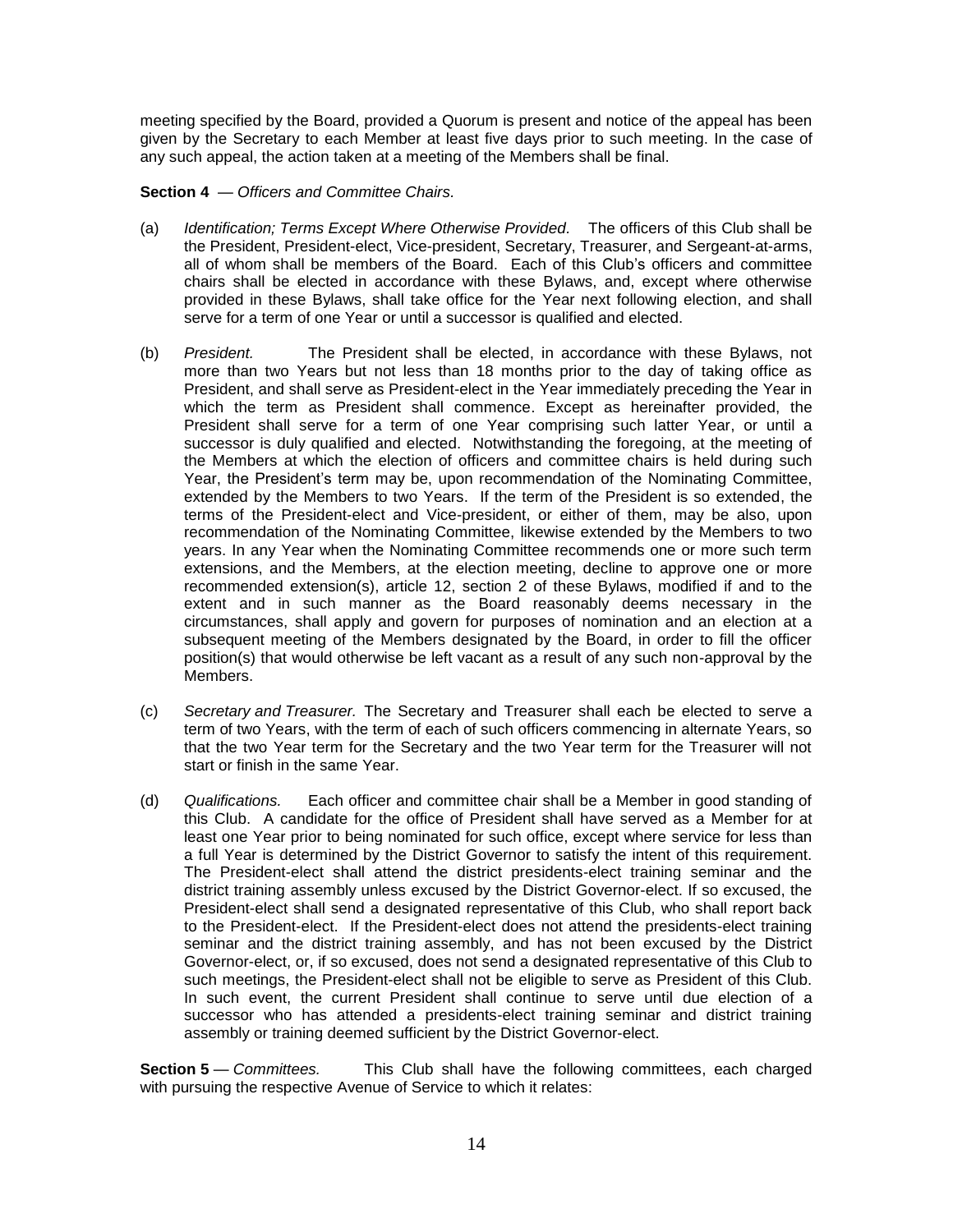- Club Service;
- Vocational Service:
- Community Service:
- International Service; and
- Youth Service;

and this Club shall have the following additional committees:

- Grants;
- Membership;
- Public Image;
- Rotary Foundation.

The Board may establish further committees from time to time and at any time, as needed.

**Section 6** — *Committees' Roles, Maintenance and Reporting*. The committees of this Club shall coordinate their efforts in order to achieve this Club's annual and long-term goals. The President-elect, President, and Immediate Past-president shall work together to ensure committees' continuity of leadership and succession planning. The President-elect is responsible for appointing committee members to fill vacancies and conducting planning meetings prior to the start of the Year in office. Wherever feasible, the chair of each committee shall have previous experience as a member of the committee. All committees shall report to the Board on the status of their activities on a regular basis and at Club assemblies, as appropriate.

**Section 7** – *President a Member*. The President shall be an ex-officio member of all of the Club's committees and, as such, has all the privileges of membership on each of them.

**Section 8** – *Role of Chair*. The chair of each committee of the Club is responsible for the regular meetings and activities of such committee, supervises and coordinates its work, and reports to the Board on all of its activities.

# **Article 12: Election of Officers and Committee Chairs**

**Section 1** – *Nominating Committee Formation*. Each Year, on or before a date determined by the Board, the Board shall form a nominating committee for purposes of recruiting, selecting and nominating Member candidates for each of the officer and committee chair positions that are to be filled by way of that Year's election. Such nominating committee shall, unless the Board otherwise determines, consist of the President, the President-elect, the immediate Past-president and the Vice-president of this Club.

**Section 2** – *Process*. The election of officers and committee chairs (all of which officers and chairs shall, by way of such election, become members of the Board) shall take place at the annual meeting of the Members. One month prior to that meeting, the Nominating Committee shall advise the Members of its nominees for each of such positions. At the meeting at which the election is to take place, the President shall call for further nominations from the floor for each of the President-elect, Vice-president, Club Service Chair, Vocational Service Chair, Community Service Chair, International Service Chair, Youth Service Chair, Grants Committee Chair, Rotary Foundation Chair, Public Image Chair, Sergeant-at-arms, and either the Secretary or Treasurer (depending on which of such officers' terms of office is to expire at the end of the Year in which the election is held). In any and all cases of nomination from the floor, an election shall take place, conducted by secret ballot. The candidate receiving a majority of votes for each respective position for which an election is held shall be declared elected. If only one person is nominated for a vacancy, the President shall declare that person elected by acclamation.

**Section 3** – *Commencement of Terms*. The officers and committee chairs elected pursuant to section 2 shall commence their terms of office and directorships on the July 1 date in the Year following election or acclamation. Until they commence their terms, they will be referred to as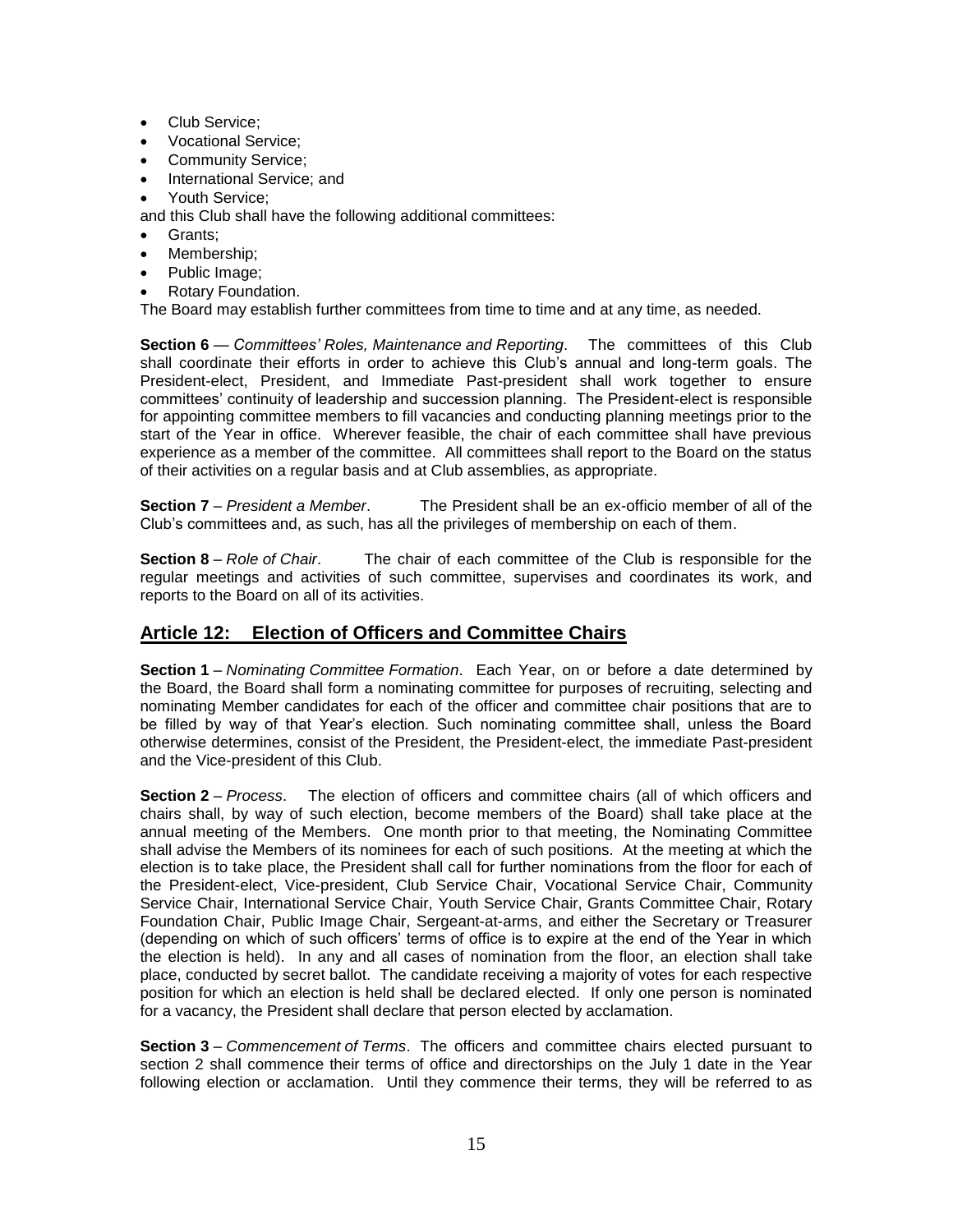officers-elect and directors-elect. The President-elect shall become the President on the July 1 date immediately following the Year of service as President-elect.

**Section 4** – *Vacancies*. Any vacancy on the Board shall be filled by action of the remaining members of the Board; and any vacancy in the position of officer-elect or director-elect shall be filled by action of the members of the group comprised of the remaining officers-elect and directors-elect.

**Section 5** – *Consent to Serve*. A person appointed or elected officer or committee chair becomes such if he or she was present at the meeting when appointed or elected, and did not refuse to serve. Alternatively, such person may become an officer or committee chair if he or she was not present at the meeting but consented in writing to act as the relevant officer or committee chair before the appointment or election, or within ten days after the appointment or election, or if he or she acts as an officer or committee chair subsequent to appointment or election.

**Section 6** – *Removal of Officer or Director*. Upon a majority vote of all Members in good standing, any director or officer may at any time be removed from office for any cause which the Members, by way of such vote, may deem reasonable.

# **Article 13: Duties of Officers**

**Section 1** - *President.* The President shall preside at meetings of the Members and the Board, and perform such other duties as ordinarily pertain to the office of president, including, without limitation, the following:

- ensure that each meeting of the Members and the Board is carefully planned, opening and adjourning on time;
- ensure that each committee has definite objectives, and each is functioning consistently;
- attend the District Conference;
- cooperate with the District Governor and Assistant District Governor in various club and district Rotary matters;
- supervise the preparation of a Club budget and the proper accounting of Club finances, including an annual financial review;
- ensure that a comprehensive training program is implemented by the Club and, in his or her discretion, appoint one or more club trainers to carry out the training, if needed;
- ensure that important information from the District Governor's "Monthly Letter," and other bulletins and literature from the Secretariat and District Governor are passed on to the Members;
- submit, or arrange to be submitted, each June a comprehensive report to the Members on the status of Club finances and the extent to which the Club has achieved its objectives for the year;
- work cooperatively with the President-elect before leaving office to ensure the smooth transition of authority, including the transfer of all relevant records, documents, and financial information;
- arrange a joint meeting of the incoming and outgoing Boards to ensure the success of the new administration and to provide continuity of administrations.

**Section 2** - *President-elect.* The President-elect shall preside at meetings of the Members and the Board in the absence of the President, serve as Membership Committee Chair, prepare for his or her Year in office as President, and perform such other duties as may be prescribed by the President or the Board.

**Section 3** - *Vice-president.* The Vice-president shall oversee fundraising and perform such other duties as may be prescribed by the President or the Board.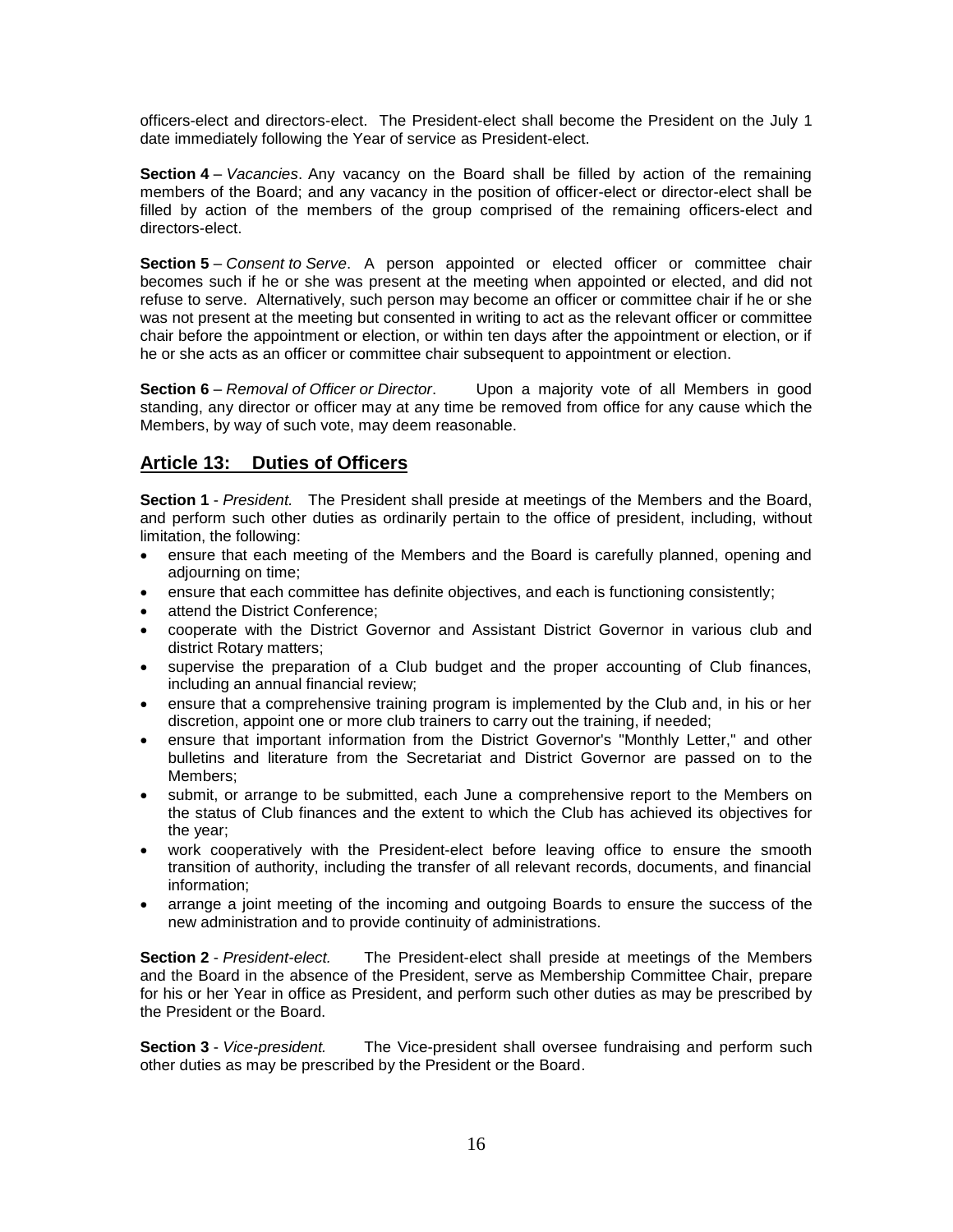#### **Section 4** - *Secretary.*

The Secretary shall:

- (a) *Attend and Handle Minutes.* Attend all meetings of the Members and the Board; and record (or cause to be recorded), have custody of and preserve accurate minutes of all Board meetings;
- (b) *Records and Reports.* Keep records of membership, keep addresses of members, record attendance at meetings, send out notices of meetings of the Members, Board and committees, make required reports to RI (including semi-annual reports of membership, which shall be made to the General Secretary of  $\overline{R}$ I on January 1<sup>st</sup> and July 1<sup>st</sup> of each Year; prorated reports to the General Secretary on October 1<sup>st</sup> and April 1<sup>st</sup> of each Member who has been elected to membership in the Club since the start of the July or January semi-annual reporting period; the report of changes in membership, which shall be made to the Secretary General of RI; and the monthly report of membership and attendance at meetings of Members, which shall be made to the District Governor within 15 days after the last meeting of the month), collect and remit to RI subscriptions to *The Rotarian*, and perform such other duties as usually pertain to the office of secretary.
- (c) *Seal and Correspondence.* Have charge of the seal of the Club, which, whenever used, shall be authenticated by the signature of the Secretary and the President, or, in the case of the death or inability of either to act, by the Vice-President. In case of the absence of the Secretary, the Secretary's duties shall be discharged by such officer as may be appointed by the Board. The Secretary shall have charge of all of the correspondence of the Club, and be under the direction of the President and the Board.

#### **Section 5** - *Treasurer*.

The Treasurer shall:

- (a) *Funds, Accounting, and Books of Account.* Have custody of all funds, accounting for same to the Members annually and at any other time upon demand by the Board, and perform such other duties as pertain to the office of treasurer. Upon retirement from office, the Treasurer shall turn over to the incoming Treasurer or to the President all funds, books of account, and other Club property in his or her possession.
- (b) *Present Accounts.* Present to the Board a full, detailed account of receipts and disbursements whenever requested.

#### **Section 6** - *Sergeant-at-arms*.

The Sergeant-at-arms shall maintain order at meetings of the Members.

# **Article 14: Admission Fee and Dues**

**Section 1** – *Basis.* Every Member shall pay as an admission fee and as annual dues such sum(s) as is or are in compliance with any guidelines or requirements of RI or the District Governor of this Club's District, and determined from time to time by resolution of the Members. Each Member's subscription to *The Rotarian* magazine will be included in the amount set as annual membership dues. Upon determination by the Board, the Club may waive Club dues and admission fees for Members under the age of 35, and, also upon determination by the Board, may provide payment of district dues for new Members in this age group.

**Section 2** – *Payment.* Membership dues shall be payable annually on the first day of July, and are non-refundable.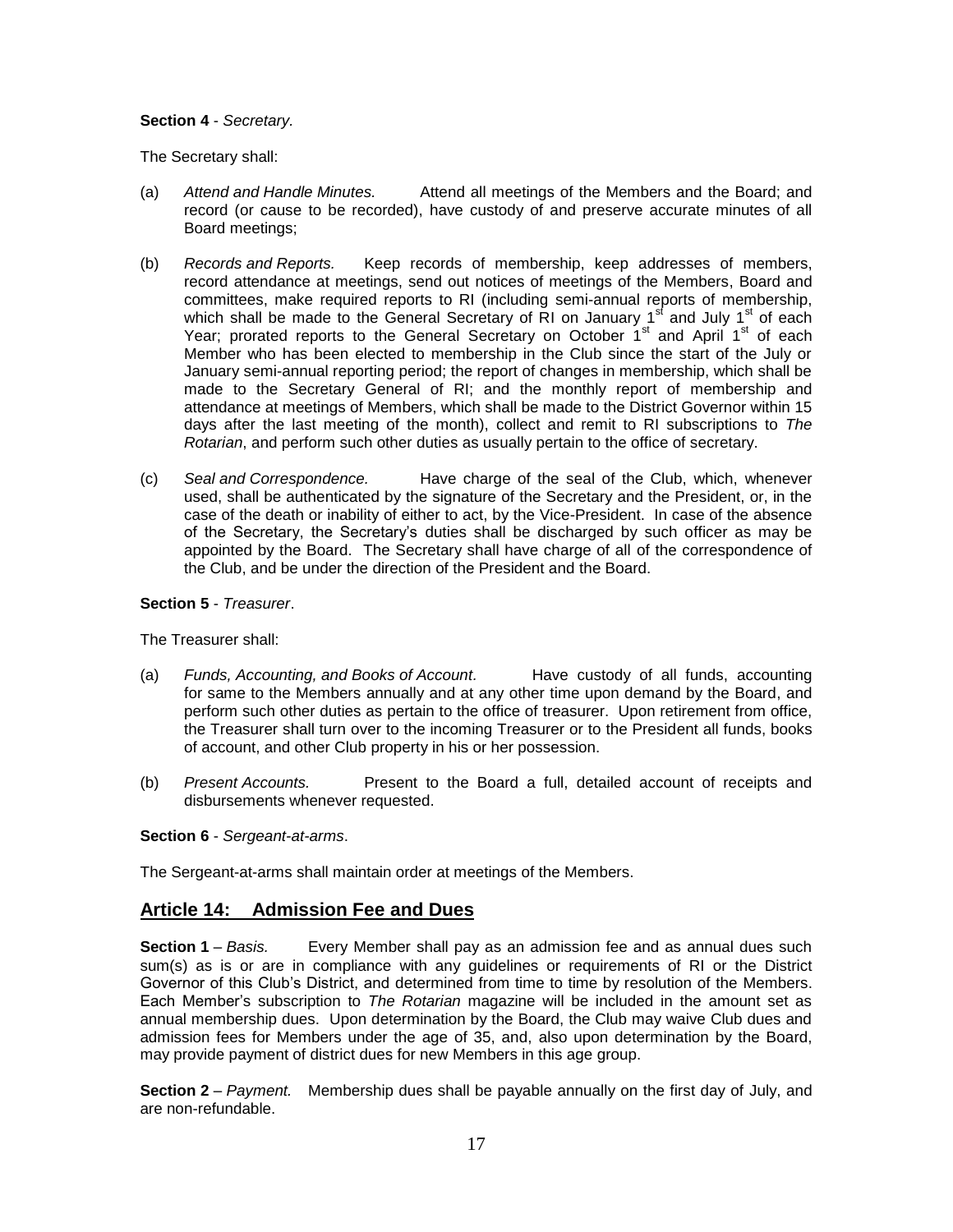**Section 3** – *Pro-rationing.* New Members shall have their first Year dues prorated on the basis of the number of full or partial quarters remaining in the Year at the time they become Members.

**Section 4** – *Handling.* The Treasurer will collect all fees, dues and levies payable by the Members, and will deposit all such funds received into the accounts of this Club, and will account for them as required by the Board.

## **Article 15: Duration of Membership**

**Section 1** — *Period.* Membership shall continue during the existence of this Club unless terminated as hereinafter provided.

#### **Section 2** — *Automatic Termination.*

- (a) *Membership Qualifications.* Membership shall automatically terminate when a Member no longer meets the membership qualifications stipulated in these Bylaws, except that:
	- (1) the Board may grant a Member moving from the locality of this Club or the surrounding area a special leave of absence not to exceed one Year, to enable the Member to visit and become known to a Rotary club in the new community; or
	- (2) the Board may allow a Member moving from the locality of this Club or the surrounding area to retain membership;

if the Member continues to meet all conditions of membership in this Club.

(b) *How to Re-join.* When the membership of a Member has terminated as provided in subsection (a), such person, provided his or her membership was in good standing at the time of termination, may make new application for membership, under the same or another classification.

#### **Section 3** — *Termination for Non-payment of Dues.*

- (a) *Process.* Any Member failing to pay dues within 30 days after the prescribed time shall be notified in writing by the Secretary at the Member's most recently known address. If the dues are not paid on or before 10 days after the date of notification, such Member's membership may terminate, in the discretion of the Board.
- (b) *Reinstatement.* The Board may in its discretion, upon the petition of a former Member terminated for non-payment of dues, and payment by such former Member of all indebtedness to this Club, reinstate such former Member to membership. However, no such former Member may be reinstated if such former Member's classification is in conflict with article 9, section 2.

#### **Section 4** - *Termination for Non-attendance.*

- (a) *Failure to Meet Attendance Threshold. If* a Member fails to meet an attendance threshold stipulated in article 10, section 1 of these Bylaws, such Member's membership shall be subject to termination unless the Board consents to such non-attendance for good cause.
- (b) *Consecutive Absences.* Unless otherwise excused by the Board for good and sufficient reason or pursuant to article 10, sections 5 or 6, each Member who, in contravention of article 10, section 2 of these Bylaws, fails to attend or make up four or more consecutive regular meetings of the Members shall be informed by the Board that such contravention shall be considered a request to terminate membership in this Club. Thereafter, the Board may terminate such Member's membership.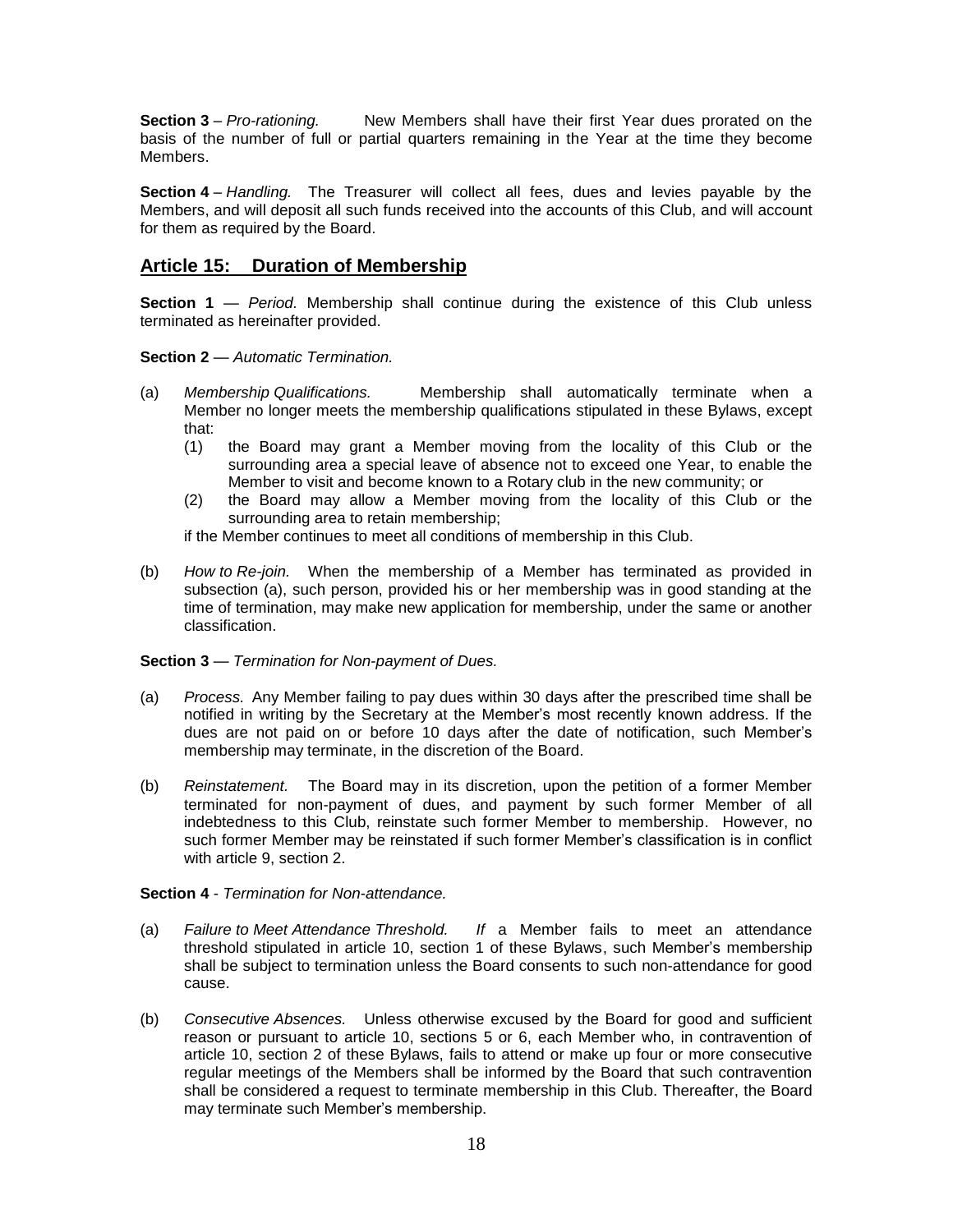#### **Section 5** — *Termination for Other Cause.*

- (a) *Good Cause.* The Board may terminate the membership of any Member who ceases to have the qualifications for membership in this Club as stipulated in these Bylaws, or for any good cause, by a vote of not less than two-thirds of the Directors present and voting, at a meeting called for that purpose. The guiding principles for this meeting shall be article 8, section 1; the Four-Way Test; and the high ethical standards that one should hold as a Rotary club member.
- (b) *Notice.* Prior to any action under subsection (a), the subject Member shall be given at least 10 days' written notice that such action is pending, and an opportunity to submit a written answer to the Board. Such Member shall have the right to appear before the Board to state his or her case. Notice shall be by personal delivery or by registered letter to the Member's last known address.
- (c) *Filling Classification.* When the Board has terminated the membership of a Member in accordance with this section, this Club shall not elect a new Member under the former Member's classification until the time for hearing any appeal has expired and the decision of this Club or of arbitrators has been announced. However, this provision shall not apply if, by election of a new Member, the number of Members under the said classification would remain within provided limitations even if the Board's decision regarding termination is reversed.

#### **Section 6** - *Right to Appeal, Mediate or Arbitrate Termination.*

- (a) *Notice*. Within seven days after the date of any decision of the Board to terminate or suspend membership, the Secretary shall give written notice of the decision to the effected Member. Within 14 days after the date of such notice, such Member may give written notice to the Secretary of the intention to appeal to the Members at a meeting of this Club, or request mediation or arbitration in accordance with article 20.
- (b) *Appeal Hearing Requisites.* In the event of an appeal, the Board shall set a date for the hearing of the appeal at a regular meeting of the Members, to be held within 21 days after receipt of the notice of appeal. At least five days' written notice of the meeting and its special business shall be given to every Member. Only Members shall be present when the appeal is heard.
- (c) *Mediation or Arbitration.* The procedure utilized for mediation or arbitration shall be as provided in article 20.
- (d) *Finality of Decision Upon Appeal.* If an appeal is taken, the action at a meeting of the Members shall be final and binding on all parties, and shall not be subject to arbitration.
- (e) *Finality of Decision of Arbitrators or Umpire.* If arbitration is requested, the decision reached by the arbitrators or, if they disagree, by the umpire shall be final and binding on all parties, and shall not be subject to appeal.
- (f) *Unsuccessful Mediation.* If mediation is requested but is unsuccessful, the requesting Member may appeal to a meeting of the Members, or request arbitration pursuant to subsection (a).

**Section 7** — *Board Action Final.* Board action shall be final if no appeal to a meeting of the Members is taken, and no arbitration or mediation is requested.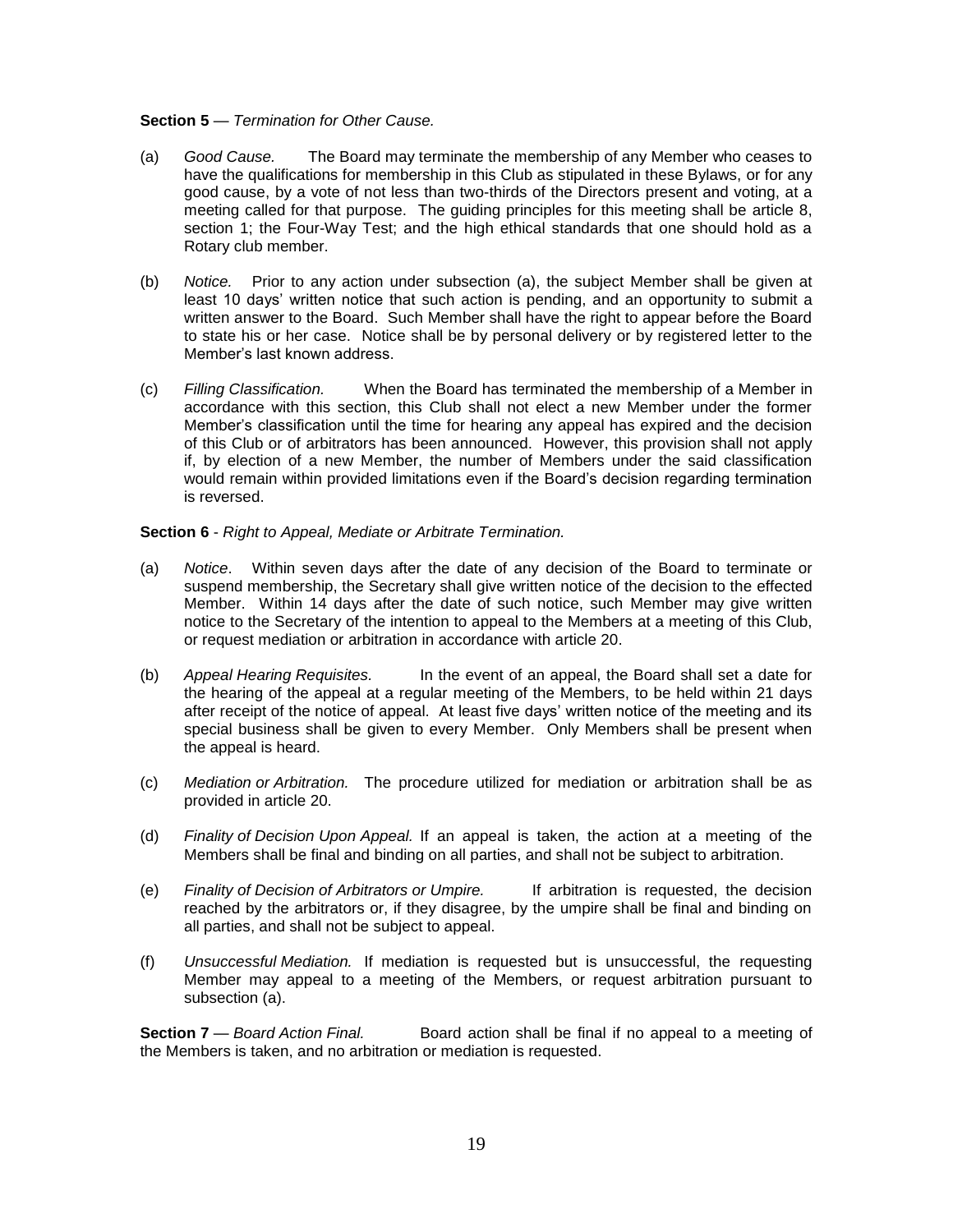**Section 8** — *Resignation.* The resignation of any Member from this Club shall be in writing, addressed to the President or Secretary. Such resignation shall be accepted by the Board if such Member has no indebtedness to this Club.

**Section 9** — *Forfeiture of Property Interest.* Any person whose membership in this Club has been terminated in any manner shall forfeit all interest in any funds or other property belonging to this Club if, under local laws, the Member may have acquired any right to them upon joining this Club.

**Section 10** — *Temporary Suspension.* Notwithstanding anything in these Bylaws, if, in the opinion of the Board:

- (a) *Credible Accusations.* Credible accusations have been made that a Member has refused or neglected to comply with these Bylaws, or has been guilty of conduct unbecoming a Member or prejudicial to the interests of this Club; and
- (b) *Good Cause.* Those accusations, if proved, constitute good cause for terminating the membership of such Member; and
- (c) *Immediate Action Inappropriate.* It is desirable that no action be taken in respect of the membership of such Member pending the outcome of a matter or an event that the Board considers should properly occur before such action is taken by the Board; and
- (d) *Temporary Suspension Appropriate.* In the best interests of this Club, and, without any vote being taken as to termination of his or her membership, such Member's membership should be temporarily suspended and the Member should be excluded from attendance at Club meetings and other activities and from any office or directorship or other position the Member holds within this Club;

the Board may, by a vote of not less than two-thirds of its members, temporarily suspend such Member for a reasonable period of time not to exceed 90 days and on such further conditions as the Board determines. A suspended Member may appeal the suspension or refer it to mediation or arbitration as provided in article 15, section 6. During the suspension, such Member shall be excused from attendance requirements. Prior to the expiration of the suspension period, the Board shall either proceed to terminate the membership of such suspended Member or reinstate such suspended Member to full regular status.

# **Article 16: Finances**

**Section 1** – *Deposit of Funds*. The Treasurer shall deposit all Club funds in a financial institution approved by the Board.

**Section 2** – *Bill Payments*. Each bill shall be paid only upon receipt of a voucher approved by a Director of this Club other than the Treasurer, and only by cheque signed by two Members authorized in advance by the Board or by electronic funds transfer initiated by the Treasurer.

**Section 3** – *Financials.* An annual review shall be made each Year of all this Club's financial transactions by either two Members of this Club or an outside independent source. A statement of financial position shall be prepared for submission to the annual meeting, and a copy shall be submitted to the Secretary for the records of this Club.

**Section 4** – *Officer's Bond Potential.* Officers having charge or control of funds shall give such bond (if any) as shall be required by the Board for the safe custody of funds of this Club, with the cost of the bond to be borne by this Club.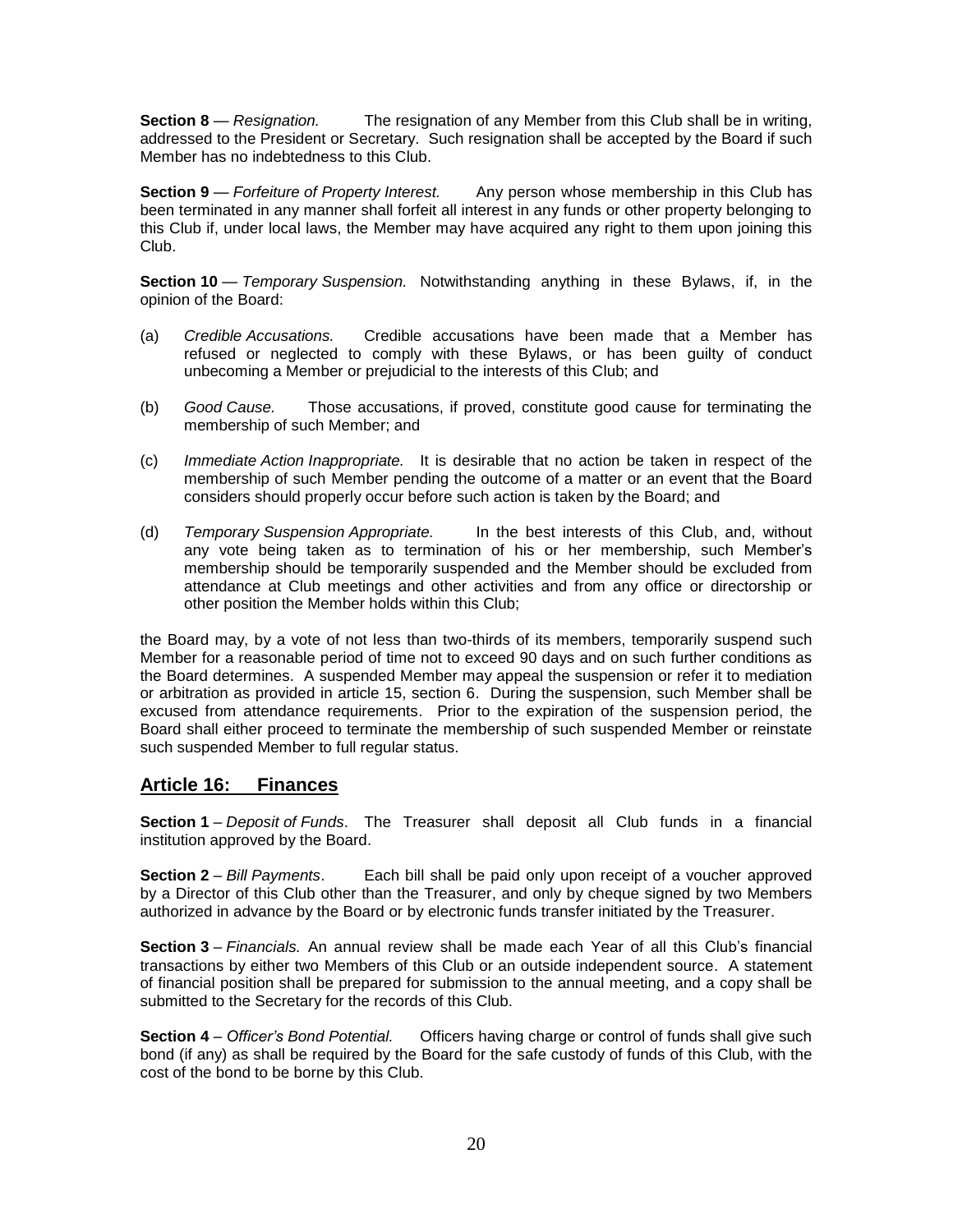**Section 5** – *Fiscal Year; Payment Due Dates.* The fiscal year ("Year") of this Club shall extend from July 1 to June 30. The payment of per capita dues and magazine subscriptions to RI shall be made on July 1 and January 1 of each Year on the basis of the membership of the Club on those dates.

**Section 6** – *Budget.* At the beginning of each Year, the Board shall prepare or cause to be prepared a budget of estimated income and expenditures for the Year, which, having been approved by the Board, shall stand as the limit of expenditures for the respective purposes covered thereby unless otherwise ordered by the Board.

**Section 7** – *Books and Records.* The books and records of the Club may be inspected by any Member at the annual meeting of the Members, or at any time upon giving reasonable notice and arranging a time satisfactory to the officer or officers designated by the Board to have charge of such books and records. Each Director shall at all times have access to same.

# **Article 17: Method of Electing Members**

**Section 1** – *Proposal*. The name of any prospective member shall be proposed by a Member and shall be submitted to the Board in writing, through the Secretary. The proposal shall be kept confidential for the time being, except as otherwise provided in this article.

**Section 2** – *Requirements.* The Board shall ensure that the proposal meets all the classification and membership requirements in these Bylaws.

**Section 3** – *Approval or Disapproval.* The Board shall approve or disapprove the proposal within 60 days of its submission, and shall notify the proposer, through the Secretary, of its decision.

**Section 4** – *Steps Following Approval.* If the decision of the Board is favorable, the prospective member shall be informed of the purposes of Rotary, and of the privileges and responsibilities of membership (including the kind of membership proposed), following which the prospective member shall be requested to sign the membership proposal form and to permit his or her name and proposed classification (in the case of active membership) to be published within this Club.

**Section 5** – *Provision for Objection*. If no written objection to the proposal, stating reasons, is received by the Board from any Member within 14 days following publication, within this Club, of information about the prospective member, that person (upon payment of the admission fee as prescribed in these Bylaws, except in the case of honourary membership) shall be considered to be elected to membership. If any such objection is filed with the Board, it shall vote on the matter at its next meeting. If approved despite the objection, the proposed member, upon payment of the admission fee (except in the case of honourary membership), shall be considered to be elected to membership.

**Section 6** – *Steps Following Election*. Following any such election, the President shall arrange for induction of such new Member or new honourary member of the Club, as the case may be; and the Secretary shall report such new Member or new honourary member to RI, provide appropriate literature for presentation at the induction, and assign a Member to assist the assimilation of the new Member or honourary member.

# **Article 18: Community, National and International Affairs**

**Section 1** - *Proper Subjects.* The merits of any public question involving the general welfare of the community, the nation, and the world are of concern to the Members, and shall be proper subjects of fair and informed study and discussion at a meeting of the Members for the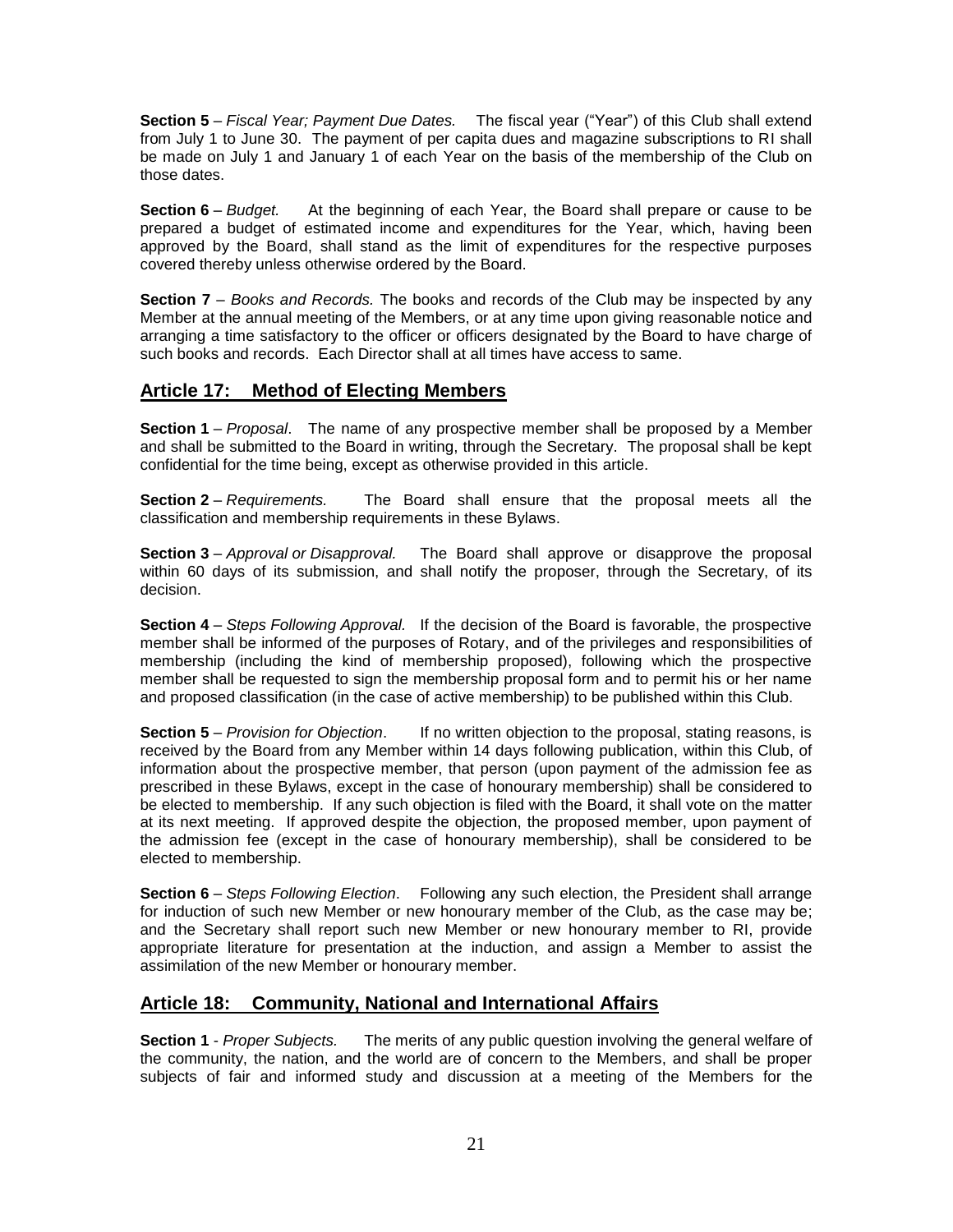enlightenment of the Members toward forming their individual opinions. However, this Club shall not express an opinion on any pending controversial public measure.

**Section 2** — *No Endorsements.* This Club shall not endorse or recommend any candidate for public office, and shall not discuss at any Members' meeting the merits or demerits of any such candidate.

#### **Section 3** — *Non-political.*

- (a) *Resolutions and Opinions and Statements*. This Club shall neither issue nor adopt nor circulate resolutions or opinions or partisan political statements, and shall not take action dealing with world affairs or international policies of a political nature. All Members likewise are prohibited from adopting statements with a view to exerting any corporate pressure on governments or political authorities.
- (b) *Appeals.* This Club shall not direct appeals to clubs, peoples, or governments, or circulate letters, speeches, or proposed plans for the solution of specific international problems of a political nature.

**Section 4** — *Recognizing Rotary's Beginning.* The week of the anniversary of Rotary's founding (February 23) shall be known as World Understanding and Peace Week. During this week, this Club will celebrate Rotary service, reflect upon past achievements, and focus on programs of peace, understanding, and goodwill in the community and throughout the world.

### **Article 19: Rotary Magazines**

**Section 1** — *Mandatory Subscription.* Unless, in accordance with the bylaws of RI, this Club is excused by the board of directors of RI from complying with the provisions of this article, each Member shall, for the duration of such Member's membership, subscribe to the official Rotary magazine or to the magazine approved and prescribed for this Club by the board of directors of RI. Two Rotarians residing at the same address have the option to subscribe jointly to the official Rotary magazine or the magazine approved and prescribed by the RI board for their club or clubs. For the duration of membership in this Club, the subscription fee shall be paid on such dates as are established by the Board for the payment of per capita dues.

**Section 2** — *Subscription Collection.* The magazine subscription fee shall be collected by this Club from each Member in advance and remitted to the Secretariat of RI or to the office(s) of such regional publications as may be determined appropriate by the board of directors of RI.

# **Article 20: Arbitration and Mediation**

**Section 1** — *Disputes*. Should any dispute, other than as to a decision of the Board, arise between any current or former Member(s) and this Club or the Board or any officer of this Club, on any account whatsoever which cannot be settled under any procedure otherwise provided for such purpose, the dispute shall, upon a request to the Secretary by any of the disputants, either be resolved by mediation or settled by arbitration.

**Section 2** — *Date for Mediation or Arbitration.* In the event of mediation or arbitration, the Board shall, in consultation with the disputants, set a date for the mediation or arbitration, which date shall be within 21 days after receipt of the request for mediation or arbitration.

**Section 3** — *Mediation*. The procedure for mediation shall be that recognized by an appropriate authority with national or provincial jurisdiction, or be that recommended by a competent professional body whose recognized expertise covers alternative dispute resolution, or be that recommended by way of documented guidelines stipulated by the board of RI or the trustees of